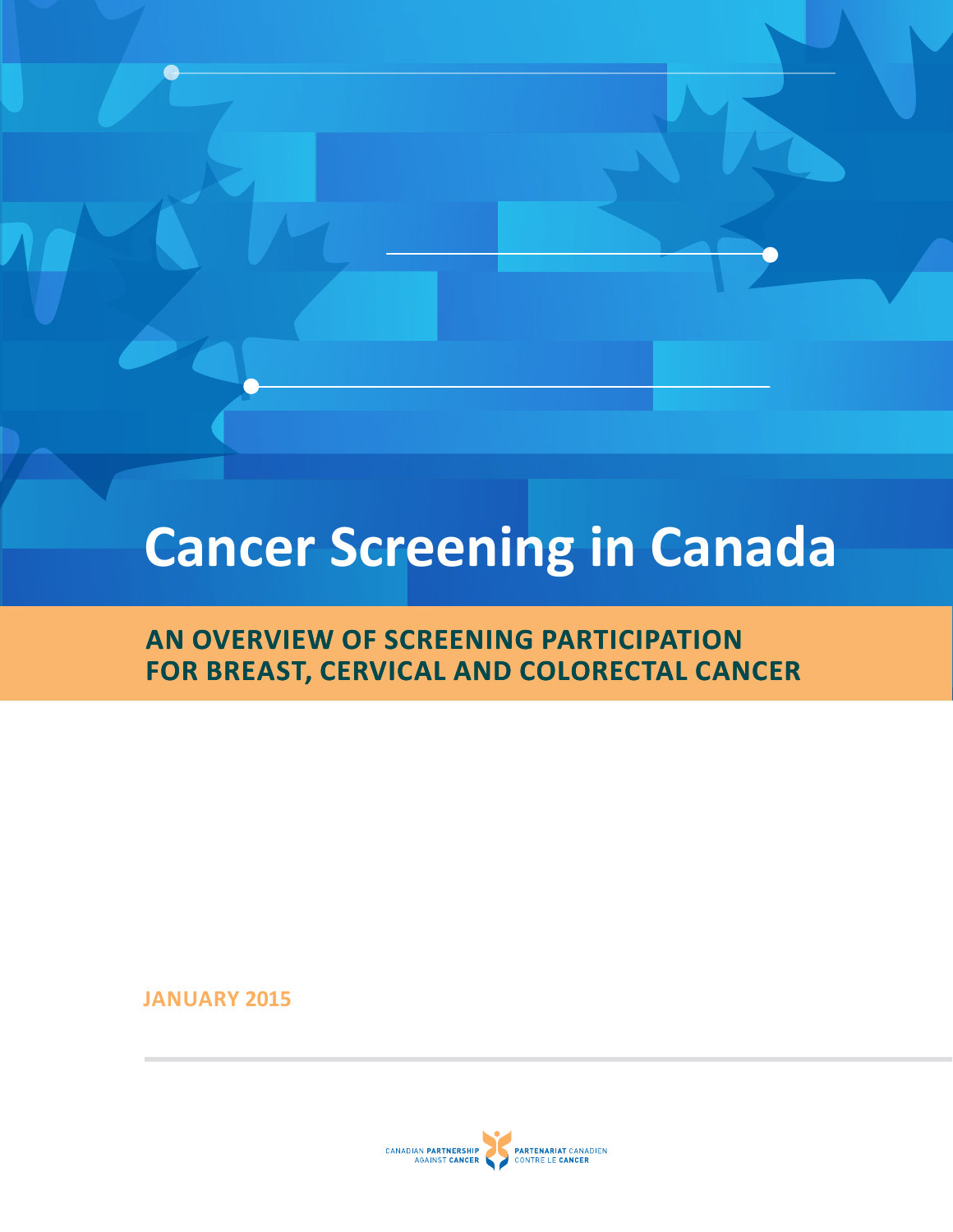# Acknowledgments

 The Joint Cancer Screening Committee (*see Appendix A*) would like to gratefully acknowledge the Monitoring and Evaluation Working Groups of the three National Screening Networks, and the Canadian Partnership Against Cancer's Analytics Team for their contribution to the report. Provincial/Territorial cancer screening data was gathered and report drafts were reviewed by the cancer screening programs. Without the ongoing support from the National Screening Networks and the Canadian Partnership Against Cancer, this report would have not been possible.

 Suggested citation: Canadian Partnership Against Cancer. Cancer Screening in Canada: An Overview of Screening Participation for Breast, Cervical and Colorectal Cancer. Toronto: Canadian Partnership Against Cancer; January 2015.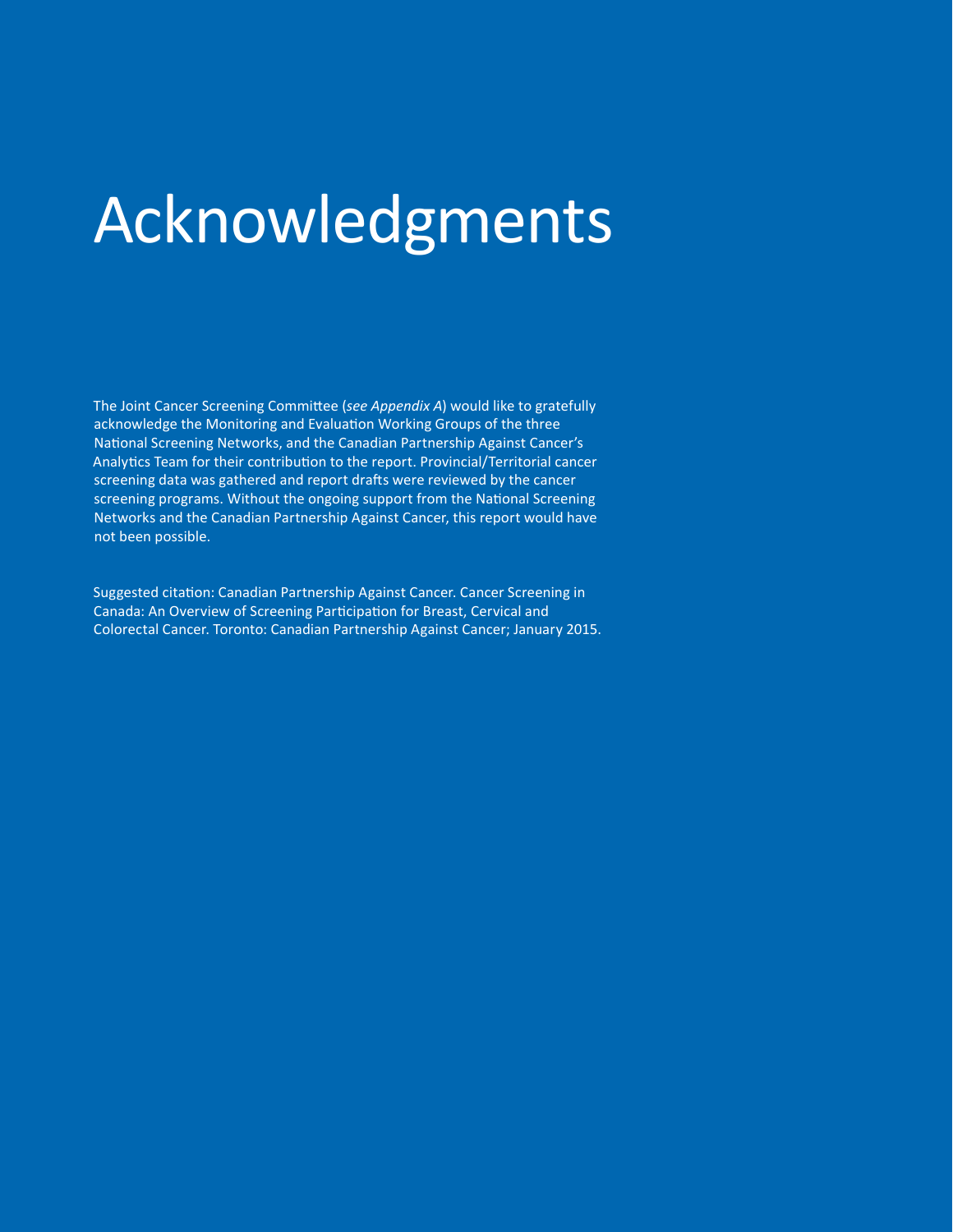# Table of Contents

| <b>Background</b>                            | $\overline{\mathbf{3}}$ | <b>Appendix A:</b>                                                    |
|----------------------------------------------|-------------------------|-----------------------------------------------------------------------|
| <b>Why Screen?</b>                           | 4                       | <b>Joint Cancer Screening</b>                                         |
| The History of Cancer Screening              |                         | Committee Membership                                                  |
| <b>Programs Across Canada</b>                | 4                       |                                                                       |
| <b>National Screening Guidelines</b>         | 4                       | <b>Appendix B:</b>                                                    |
| <b>National Indicators and Targets for</b>   |                         | Provincial/Territorial Population-Based                               |
| <b>Programmatic Participation</b>            | 6                       | Screening Program Start Dates/Program<br>Announcements by Cancer Type |
| <b>Methods</b>                               | $\overline{ }$          |                                                                       |
| <b>Data Sources and Collection</b>           | $\overline{ }$          | <b>Appendix C:</b><br>Canadian Task Force of Preventive               |
| <b>Indicators and Analytical Details</b>     | 8                       | <b>Health Care Guidelines for Cancer Screening</b>                    |
| <b>Results</b>                               | 9                       | <b>Appendix D:</b>                                                    |
| <b>Breast Cancer Screening</b>               |                         | Project Indicators and Definitions                                    |
| <b>Participation Across Canada</b>           | 9                       | for Participation by Cancer Type                                      |
| <b>Cervical Cancer Screening</b>             |                         |                                                                       |
| <b>Participation Across Canada</b>           | 12                      |                                                                       |
| <b>Colorectal Cancer Screening</b>           |                         |                                                                       |
| <b>Participation Across Canada</b>           | 15                      |                                                                       |
| <b>Participation in Multi-Site Screening</b> | 20                      |                                                                       |
| <b>Discussion</b>                            | 22                      |                                                                       |
| <b>Conclusion</b>                            | 24                      |                                                                       |
| <b>References</b>                            | 25                      |                                                                       |

| <b>Appendix A:</b><br><b>Joint Cancer Screening</b><br>Committee Membership                                                            | 27 |
|----------------------------------------------------------------------------------------------------------------------------------------|----|
| <b>Appendix B:</b><br>Provincial/Territorial Population-Based<br>Screening Program Start Dates/Program<br>Announcements by Cancer Type | 28 |
| <b>Appendix C:</b><br>Canadian Task Force of Preventive<br>Health Care Guidelines for Cancer Screening                                 | 29 |
| <b>Appendix D:</b><br>Project Indicators and Definitions<br>for Participation by Cancer Type                                           | 30 |
|                                                                                                                                        |    |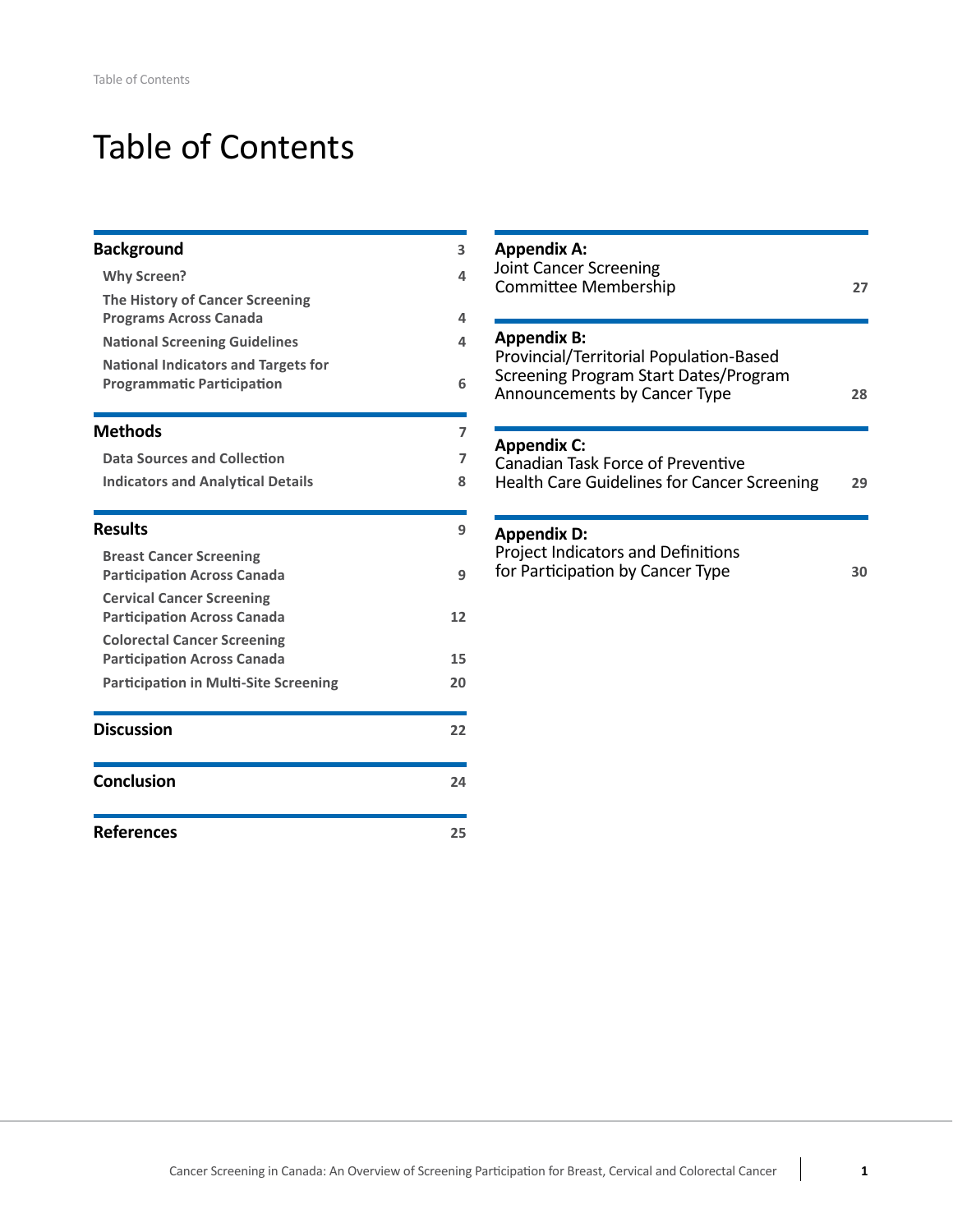# Cancer Screening in Canada

 An Overview of Screening Participation for Breast, Cervical and Colorectal Cancer

 *In March 2013, a meeting was convened that included the Chairs of the Canadian Partnership Against Cancer's (the Partnership's) Screening Networks and Monitoring and Evaluation working groups.*

In order to better align processes and indicators to compare the different types of cancer screening programs across Canada, a Joint Cancer Screening participation and self-reported utilization (both Committee was established. The purpose of the Committee is to improve the quality of cancer screening breast, cervical and colorectal cancer for within and outcomes by taking an integrated approach to national outside of current national screening guidelines. This efforts, where appropriate. In order to better align processes and indicators to As an initial project, the committee decided to produce compare the different types of cancer screening a pan-Canadian report that compares programmatic Committee was established. The purpose of the programmatic and non-programmatic screening) for efforts, where appropriate. approach supports the Partnership's goal of increasing

participation and self-reported utilization (both breast, cervical and colorectal cancer for within and outside of current national screening guidelines. This outside of guidelines. Programmatic participation and self-reported utilization rates were analyzed by the age groups and screening intervals recommended by the Canadian Task Force on Preventive Health Care (CTFPHC) (1-3). Age groups and intervals that are outside of the guidelines were also analyzed. screening within guidelines while decreasing screening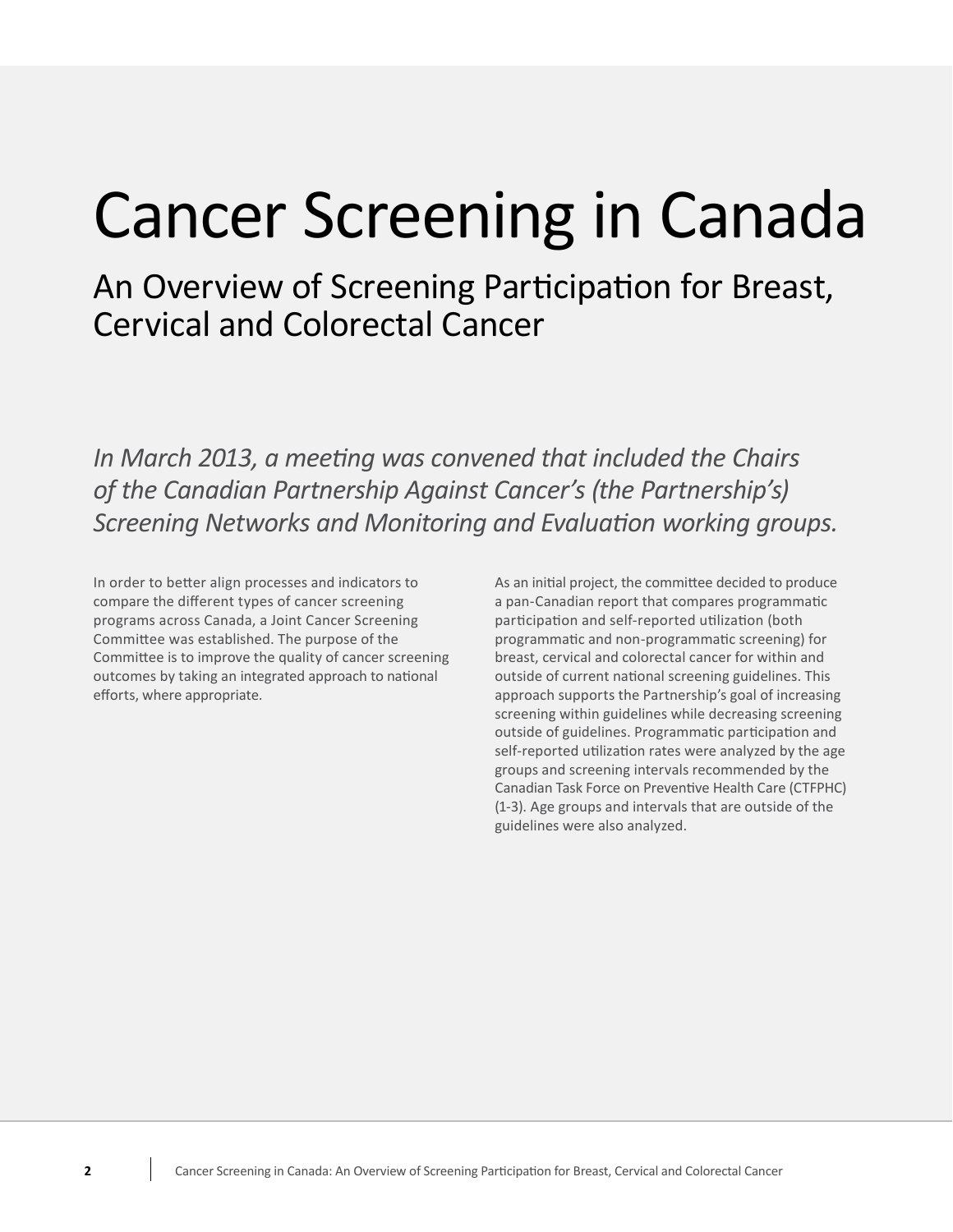# <span id="page-4-0"></span>Background

 *In 2014, it was estimated that 191,300 Canadians would be diagnosed with cancer and 76,600 Canadians would die from the disease4 . The primary risk factors for cancer include genetic and environmental factors, smoking, age, physical inactivity, and poor diet<sup>5</sup> . Early detection through programmatic screening combined with effective treatment is intended to prevent disease and/or reduce deaths* amongst *those* who may be at risk for developing the disease<sup>6</sup>.

 The Partnership's Screening & Early Detection Portfolio The potential benefits and possible harms of screening seeks to understand general screening practices across not participate in recommended screening programs. By 2017, the goal of the Partnership is to facilitate improved participation in population-based screening entity groups such as the Canadian Task Force on Preventive for breast, cervical and colorectal cancer and to better understand barriers to screening amongst those who do seeks to understand general screening practices across healthy adults for cancer are outlined in evidence-based understand barriers to screening amongst those who do  $\qquad \qquad$  (e.g. Canadian Cancer Society, Canadian Association of not participate. Radiologists). Provincial/Territorial guidelines also exist the country and the reasons why some Canadians do

The potential benefits and possible harms of screening guidelines that are available to health care providers that not participate in recommended screening programs. make recommendations for cancer screening. In Canada, By 2017, the goal of the Partnership is to facilitate these cancer screening guidelines are issued by national groups such as the Canadian Task Force on Preventive for breast, cervical and colorectal cancer and to better **Health Care (CTFPHC)**, as well as other national organizations and are issued by provincial programs, organizations or governments. In addition to the guidelines, Canadians have access to cancer screening information via the media which regularly report advice about who should be screened, how often and why.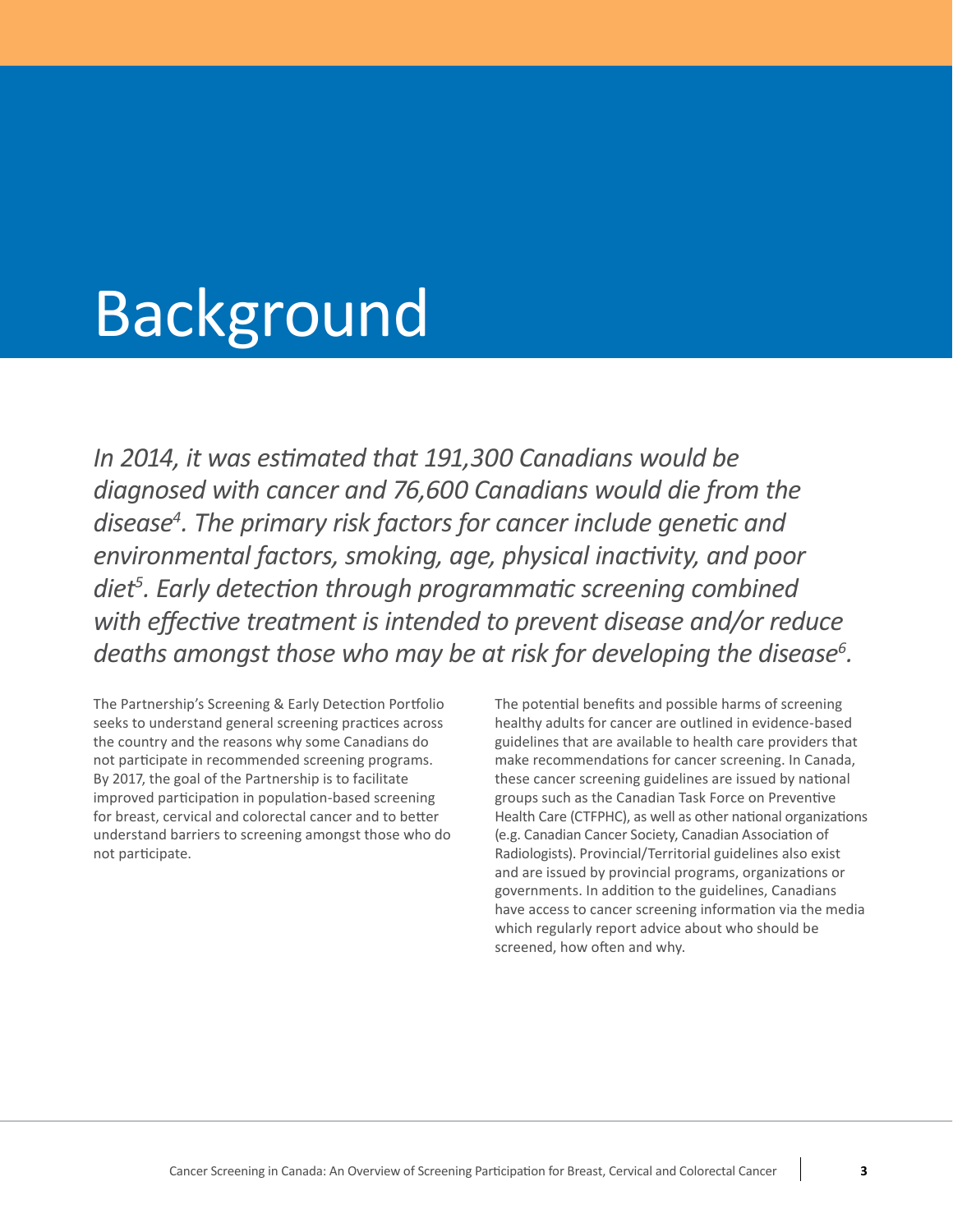## <span id="page-5-0"></span>**Why Screen?**

 The main goal of screening asymptomatic people for abnormalities at an early stage or before the cancer develops7 . Such early detection means people can receive effective and timely treatment, reducing both morbidity certain cancers is to detect tumours or other and mortality associated with cancer<sup>7</sup>.

 The population's overall benefit from screening can be elevated by increasing screening participation rates within national guidelines. In Canada, cancer screening is delivered via organized programs (called *programmatic screening*), as well as outside these programs (called opportunistic or *non-programmatic screening*) [e.g. self-referral or physician referral for a screening appointment at a hospital, physician's office, or clinic<sup>8</sup>]. Both of these screening routes exist in Canada and have been linked to different benefits and outcomes<sup>8</sup>. However, programmatic screening is set up to provide components required to effectively reduce the burden of cancer, offer methods to evaluate effectiveness, as well as provide greater protection against the potential harms of screening outside of guidelines<sup>8</sup>. The components of programmatic screening often include: a program policy of the screening test provided; the screening interval and who is eligible for screening; invitations and reminders about screening to eligible individuals; monitoring the follow-up of individuals who have an abnormal screening result; quality assurance; and monitoring and program evaluation.

 This report quantifies programmatic participation and self-reported utilization of breast, cervical and colorectal cancer screening in Canada, both within recommended guidelines. By measuring and highlighting screening that occurs across Canada both within and outside of the CTFPHC guidelines, this report shows the progress towards reaching existing national targets<sup>6,8,9</sup>. The information will help inform strategies to improve cancer screening participation and support national guideline adherence in Canada.

## **The History of Cancer Screening Programs Across Canada**

 *See Appendix B for full listing of start dates for provincial/ territorial screening programs (up to 2014).*

 Organized cancer screening programs were introduced in Canada in 1960 when women in British Columbia were first offered Pap tests to address cervical cancer screening<sup>10</sup>. For the majority of other provinces, cervical cancer screening programs were introduced in the early

 $2000's<sup>10</sup>$ . Within this past year, New Brunswick started implementing its organized cervical cancer screening program<sup>10</sup>. For the territories, there are no organized cervical cancer screening programs available at this time<sup>10</sup>.

Organized screening programs to detect breast cancer offer the most comprehensive program coverage across Canada: they were first implemented in 1988 in British Columbia<sup>6</sup>. The most recent breast cancer screening program to be implemented was in 2003 for the Northwest Territories. Currently breast screening program coverage extends to 12 out of 13 provinces/ territories (only excluding Nunavut)<sup>6</sup>.

Organized colorectal cancer screening programs were first announced in Canada by three provinces in 2007 (Ontario, Manitoba, Alberta) $11$ . Manitoba was the first province to implement screening. Quebec and Newfoundland & Labrador were the last provinces to announce the planning or implementation of their screening program in 2010. No organized colorectal cancer screening programs are currently available to individuals living in the territories but exist in all ten provinces $11$ .

## **National Cancer Screening Guidelines**

 Cancer screening guidelines contain evidence-based recommendations that clinicians and the general population should consider when making decisions about cancer screening. These guidelines are updated periodically to address new technologies and tests, new evidence and any emerging issues which can impact screening outcomes for the general population<sup>1</sup>. The evidence around the harms and benefits of screening for specific types of cancer is constantly evolving, and guidelines should be reflective of these changes<sup>1</sup>. Although many national organizations and provincial ministries and agencies issue screening guidelines, those guidelines issued by the Canadian Task Force on Preventive Health Care (CTFPHC) will be considered as the national benchmark, for the purposes of  this report (*see Appendix C for the summary of CTFPHC guidelines*). The CTFPHC is an independent panel of health care experts supported by the Public Health Agency of Canada to develop and disseminate clinical practice guidelines for primary and preventive care, based on systematic analysis of scientific evidence $^{12}$ . The guideline recommendations are intended for Canadian family physicians and focus on average risk populations<sup>12</sup>.

 Although it is best practice to measure behaviors against the most recent guidelines, it is important to consider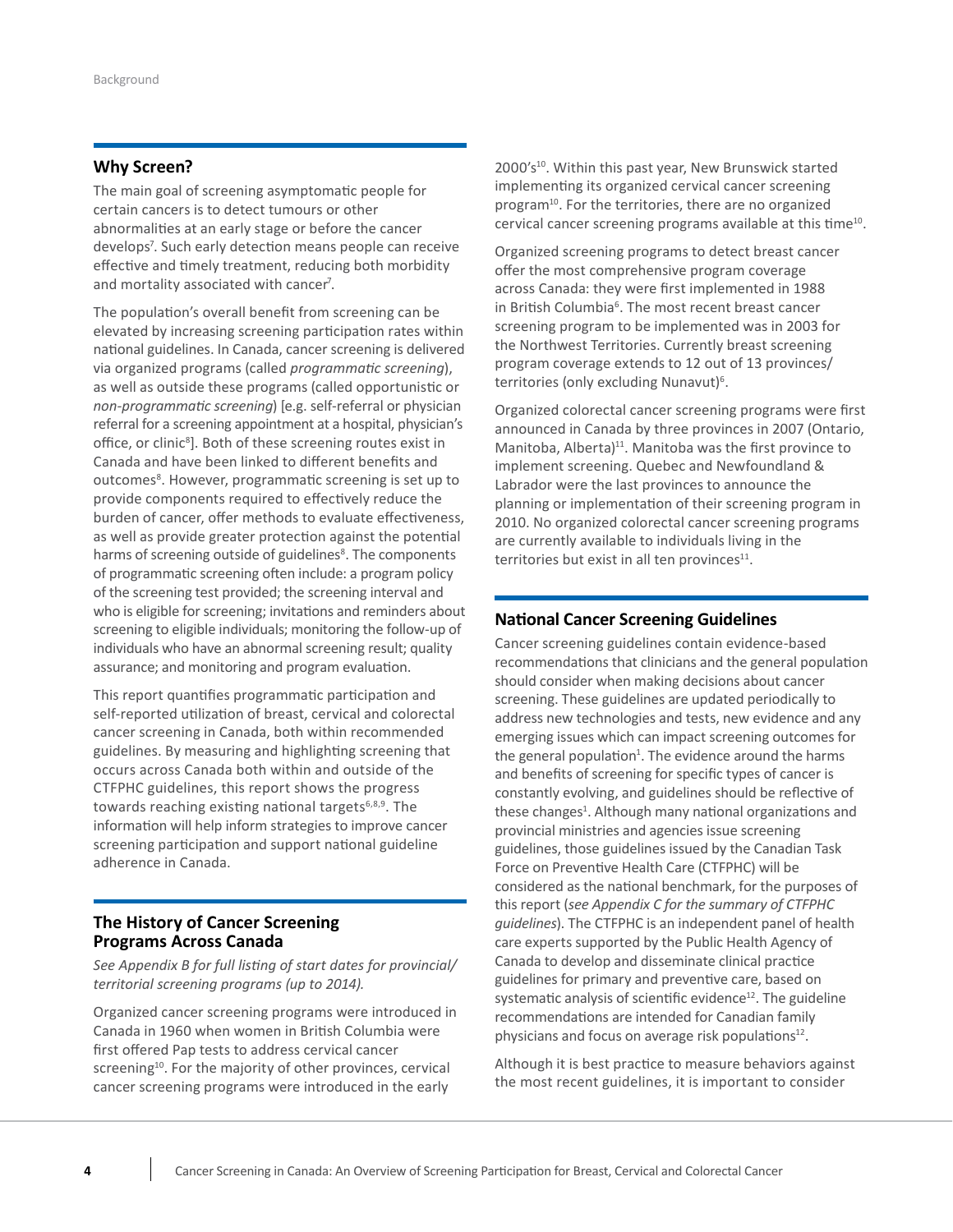previous recommendations when interpreting data from years prior to the release of new guidelines. Below are the details of the CTFPHC guidelines for the disease sites of interest. Overall, the most recent changes to note with respect to the CTFPHC guidelines are:

- For breast cancer screening, the recommendations to screen women aged 70-74 and to not screen those aged 40-49, as well the screening interval (every 2-3 years) for women aged 50-74 has been added since the last revision in 2001<sup>1</sup>.
- For cervical cancer screening, the recommendation to not screen women under the age of 25 has been added since the last revision in 1994<sup>2</sup>. The previous recommendation included Pap testing for women aged 20-69<sup>2</sup>.

#### **Breast Cancer Screening**

 Current CTFPHC guidelines for breast cancer screening (2011) recommend that women at average risk for breast cancer who are between 50-74 years old should participate in routine mammography screening every 2-3 years<sup>13</sup>.

 When it comes to younger women at average risk for breast cancer (those aged 40-49) the advice about mammography screening continues to be debated. For example, researchers have pointed to the potential harms over-diagnosis and unnecessary biopsies. These are important in view of the small reductions in breast cancer mortality rates<sup>1</sup>. The CTFPHC recommends against routinely screening average risk women aged 40-49 for breast cancer with mammography<sup>13</sup>. that can occur when screening younger women such as

 All of the CTFPHC breast cancer screening recommendations listed above are weak recommendations with moderate or low quality evidence, indicating that the majority of  action but many others may not (*refer to Appendix C, for categories of recommendations used by the CTFPHC*). The evidence for screening women aged 70-74 is low quality compared to moderate quality for the 50-69 age group. individuals would want to follow the suggested course of

 Other national organizations have developed different recommendations for breast cancer screening. For example, the Canadian Association of Radiologists (CAR) guidelines recommend annual mammography screening for asymptomatic women aged 40-49<sup>14</sup>. In addition, the CAR recommends that asymptomatic women aged 50-74 should undergo screening every 1-2 years, and that women over age 74 who are in good health should screen every 1-2 years<sup>14</sup>.

#### **Cervical Cancer Screening**

 released in 2013 by the CTFPHC. The updated guidelines gave a strong recommendation with high quality evidence to support screening by Pap tests every 3 years in women aged 30-69<sup>2</sup>. There was a weak recommendation with moderate quality evidence for screening women aged 25-29 with Pap tests every 3 years. For younger women — aged 20-24 — there was a weak recommendation with moderate quality evidence against routine screening<sup>2</sup>. There was a strong recommendation with high quality evidence against routine screening for women younger than 20 years of age. As for women aged 70 and older, the Pap testing can be ceased after three successive negative (normal) Pap test results (weak recommendation, low Cervical cancer screening guidelines were recently guidelines note that regular cervical cancer screening via quality evidence)<sup>2</sup>.

 Guidelines for cervical cancer screening have also been issued by other national organizations such as the Society of Obstetricians and Gynecologists (SOGC). No specific start age, stop age or interval for routine Pap testing was specified in SOGC guidelines published in 2007; and the SOGC is currently in the process of updating its cervical screening guidelines<sup>15</sup>.

#### **Colorectal Cancer Screening**

 A number of entry level tests can be considered for colorectal cancer screening. These screening tests include:

- **•** Fecal tests : Guaiac fecal occult blood testing (FTg) or immunochemical fecal occult blood testing (iFOBT or FIT [fecal immunochemical test])
- **•** Flexible sigmoidoscopy
- **•** Colonoscopy (e.g. for individuals at high risk such as those with a family history of colon cancer)

 Currently, colorectal cancer screening guidelines are under revisions by the CTFPHC. The 2001 guidelines state that asymptomatic individuals at average risk over the age of 50 should be screened for colorectal cancer using a fecal test or flexible sigmoidoscopy<sup>3</sup>.

 Other national organizations, such as the Canadian Association of Gastroenterologists (CAG), have issued recommendations for colorectal cancer screening. The CAG recommends that individuals over age 50 who are at average risk for colorectal cancer should be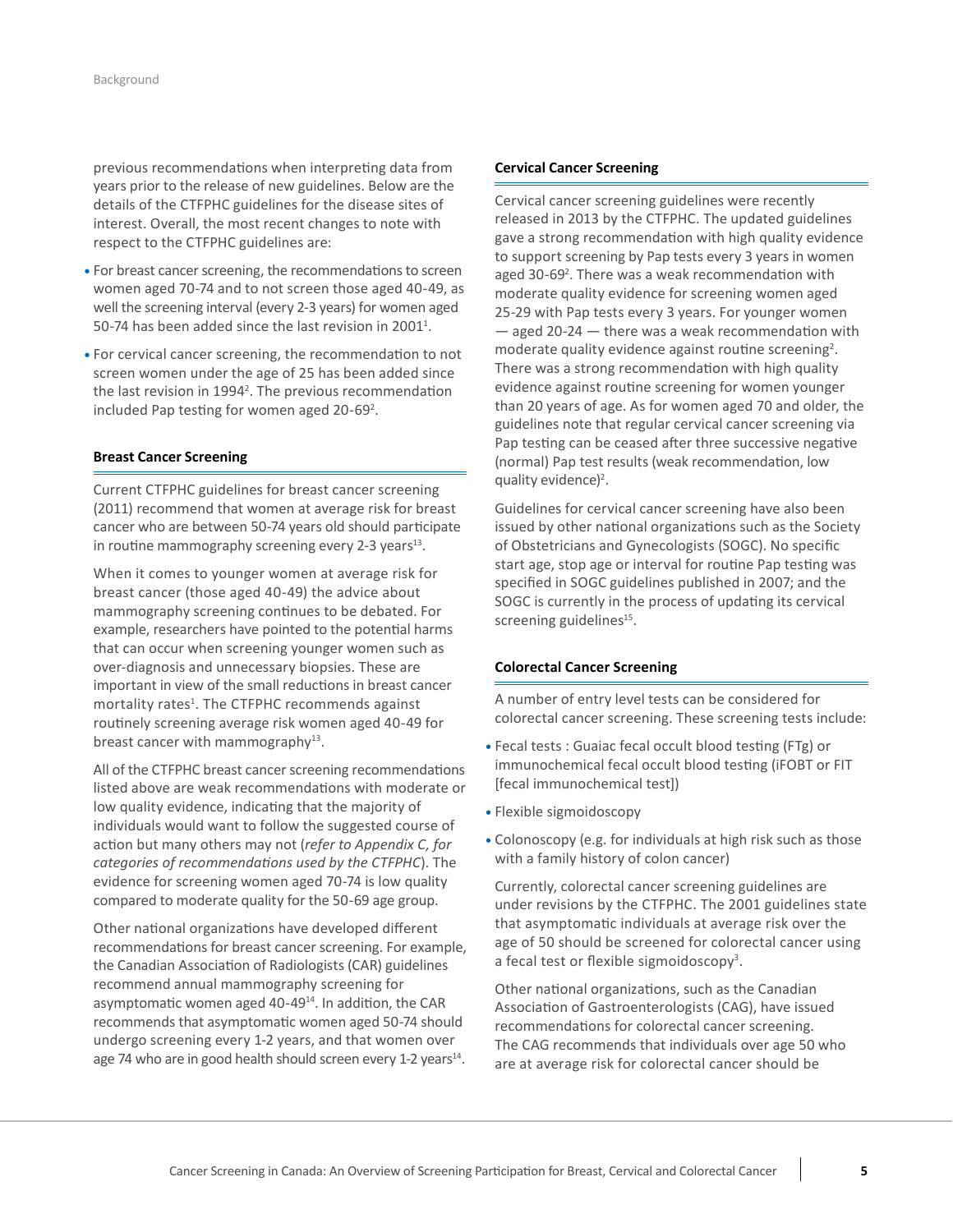<span id="page-7-0"></span> screened using fecal test, preferably a FIT test, every 1- 2 years through an organized screening program<sup>16</sup>. In addition, colonoscopy is not recommended as an entry level test for population-based colorectal cancer screening at this time<sup>16</sup>.

### **National Indicators and Targets for Programmatic Participation**

 The Partnership supports the continuous monitoring of breast, cervical and colorectal cancer screening performance through technical Monitoring and Evaluation working groups. This includes the development of standardized reporting definitions, and production of reports comparing program results across Canada<sup>8</sup>.

 A number of quality performance indicators are collected for each of the three cancer types (breast, cervical and colorectal) to monitor screening from coverage, laboratory/cytology/radiologic performance, system capacity, follow-up and outcomes<sup>8</sup>. For the purposes of this report, participation rate will be the only indicator  considered, *refer to Appendix D for complete definitions used in this report for participation rate, by cancer type*.

 National targets for screening participation have been adopted through consensus of the members of the national screening networks. Target-setting is informed by reviewing current national and international evidence and literature, and is useful nationally and provincially.

 In Canada, the current national targets for participation in breast, cervical and colorectal cancer screening programs are as follows:

**Breast cancer screening:** ≥ 70% within 30 months; women aged 50-69 should be screened using mammography within the recommended screening interval plus six months (i.e., 2 years plus 6 months). This target was adapted from a previous target of 70% within 24 months developed at a workshop hosted by the Public Health Agency of Canada several years ago. The change in interval to 30 months was made to reflect a more realistic adherence to screening interval recommendations<sup>17</sup>.

**Cervical cancer screening:** ≥ 80% within 42 months; women ages 21 to 69 should be screened using the Pap test within the recommended screening interval plus six months (i.e., 3 years plus 6 months). This target has been adopted at the Partnership's Cervical Cancer Screening Targets Workshop held in November, 2013.

**Colorectal cancer screening:** ≥ 60% within 24 months; men and women aged 50-74 should be screened using a fecal test within the recommended screening interval (i.e. 2 years). This target was developed at the Partnership's Monitoring Program Performance: Targets & Quality Indicators Workshop held in October, 2011. This target did not include a 6 month allowance for adherence.

Due to the differences in health care structures/service delivery and the significant amount of opportunistic screening occurring in Canada, both indicators (programmatic participation and overall utilization) should be monitored and reported<sup>17</sup>. The above national targets have been developed for programmatic participation; however, for the purposes of this report, we will use these targets to compare against utilization rates as this is a more comprehensive estimate to demonstrate the way in which Canadians undergo screening<sup>17</sup>.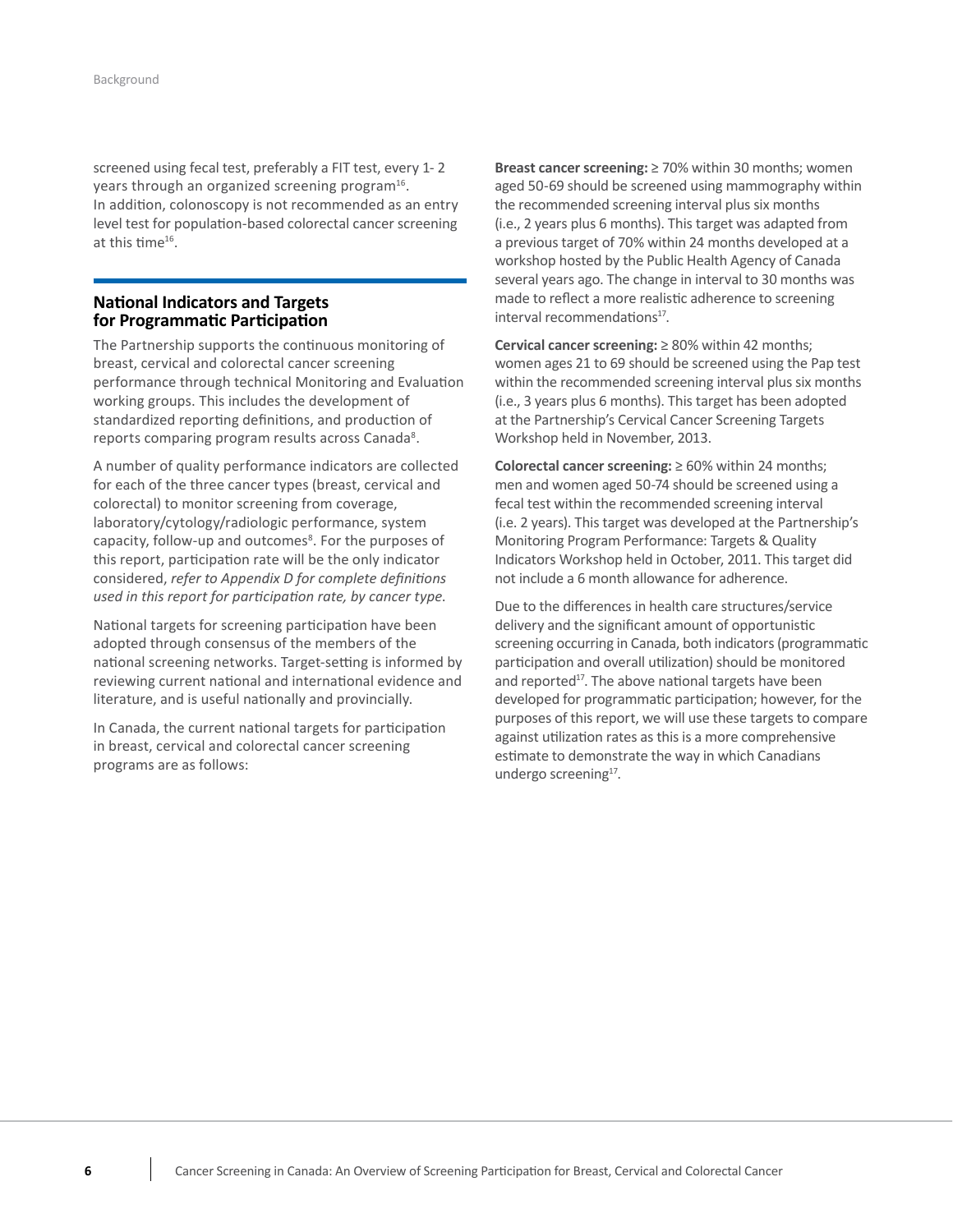# <span id="page-8-0"></span>Methods

### **Data Sources and Collection**

 The data sources used in this report include data originating from provincial/territorial screening programs and self-reported population survey data from the Canadian Community Health Survey (CCHS). The CCHS is a cross- sectional survey that collects information related to health status, health care utilization and health determinants for the Canadian population<sup>18</sup>. Analyses from these data sources allow for both programmatic participation and self-reported utilization rates to be further examined.

#### **Provincial/Territorial Screening Program Data**

 This report covers the periods from 2007-2012, depending on the years for which data were available. The programmatic data for both cervical and colorectal cancer screening were gathered by analyzing aggregate, non-identifiable data. These data were previously submitted by provinces/ territories to the Partnership to produce reports disseminated by the Monitoring and Evaluation working groups. Programmatic breast screening data were obtained through the Canadian Breast Cancer Screening Database (CBCSD), held by the Public Health Agency of Canada. The CBCSD contains breast cancer screening program data for all provinces and one territory<sup>6</sup>. For some of the indicators, data elements were not available for all provinces/territories participating in the CBCSD; provinces with missing data have been excluded from the analysis of  these indicators (*see Appendix D for complete details on indicator definitions*).

### **Canadian Community Health Survey Data**

 In order to provide a more comprehensive assessment of screening uptake, it is important to report on the self-reported screening test utilization rate<sup>17</sup>. Self-reported rates were calculated using CCHS data for 2008 and 2012, by the Partnership's Data Analytics Team.

 There are three content components of the CCHS: the common content, the optional content and the rapid response content<sup>18</sup>. Some of the modules are collected and rotated every two or four years<sup>18</sup>. The Pap testing, mammography and colorectal cancer screening questions are included in the optional module of the CCHS and are gathered every 4 years<sup>19</sup>. annually while others are collected for one or two years

 Additionally, the questions posed for each of the screening test types cover varying time periods with fixed end points, e.g. the question "when was the last time you had a mammogram" offer the following time periods: "1 to <2 years ago", "2 to <5 years ago", etc.<sup>19</sup>. As a result, the self-reported utilization rates for mammography screening within national guidelines could only be calculated for up to 2 years.

 It should be noted that with self-reported data, it is possible that some respondents have incorrectly recalled and have provided social desirable responses or overestimated their use of screening services for all three disease sites $17,20,21$ . However, these biases are similar across all survey respondents and many studies have suggested that self-reporting is fairly accurate, shows good and fair concordance, as well as overall similarities with administrative and medical record level data<sup>20,22-24</sup>. Moreover, a study on mammography participation rates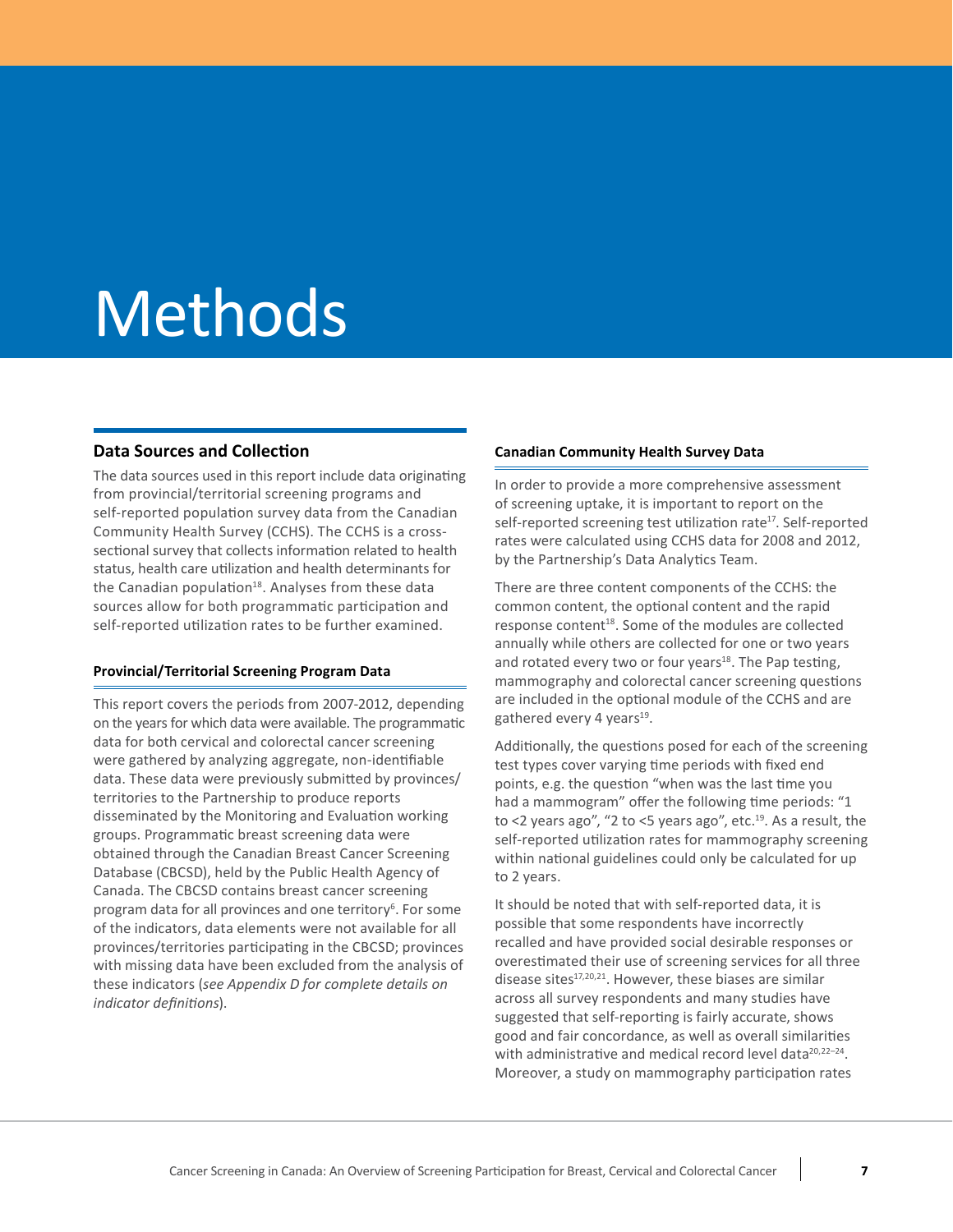<span id="page-9-0"></span>found that self-reported screening test utilization rates for breast screening provided a good estimate of the combined programmatic and non-programmatic participation rate<sup>17</sup>. Self-reported CCHS data are also useful to compare rates across age groups, provinces/ territories and time, as all respondents have answered the same questions; and consistent methodologies can be applied across the sample when applying inclusions/ exclusions and adjustments, e.g. applying hysterectomy correction for self-reported Pap testing rates across all provinces and territories. This facilitates horizontal comparisons between all Canadian jurisdictions without requiring the use of provincial screening program data sources, which are often collected and/or adjusted differently across the country. 

### **Indicators and Analytical Details**

Indicators guiding the analysis for programmatic participation and self-reported utilization rates were identified for each disease site, *refer to Appendix D*. The age groups and screening tests considered within and outside of national guidelines were based from the most recent CTFPHC guidelines; refer to Appendix C for *complete guidelines by disease site*. More emphasis was  placed on the strongly recommended guidelines by the CTFPHC when interpreting the results. The CTFPHC's strongly recommended guidelines (e.g. initiating Pap testing every three years at age 30) are interventions to be considered by most individuals, refer to Appendix C for GRADE definitions. All of the programmatic participation rates were also measured against the national participation targets set for each disease site. 

There were some inclusion/exclusion criteria applied to the analyses. For example when calculating self-reported utilization rates for cervical cancer screening, respondents who had a hysterectomy were excluded from the numerator and denominator; and for self reported colorectal cancer screening rates, respondents who had a colonoscopy as follow-up of a fecal test result were excluded from the numerator. 

Hysterectomy correction was applied to the self reported utilization rates by using data derived from the CCHS general survey question on hysterectomy (in the mammography module), which does not distinguish by hysterectomy type (partial and total hysterectomies)<sup>19</sup>. However, in Canada, partial supra-cervical hysterectomy is uncommon (less than 10% of all hysterectomies); and thus, the rates should not be greatly affected<sup>25</sup>.

For some age groups, screening for all three disease sites is recommended. This provides an opportunity to assess the degree of participation in these individuals across all three screening sites. Measuring compliance for all recommended screening provides additional details and understanding about screening behaviour. Screening is recommended for breast, cervical and colorectal cancers in women aged 50-69 years; therefore, this population was selected for the analysis of screening uptake for all three disease sites using CCHS data.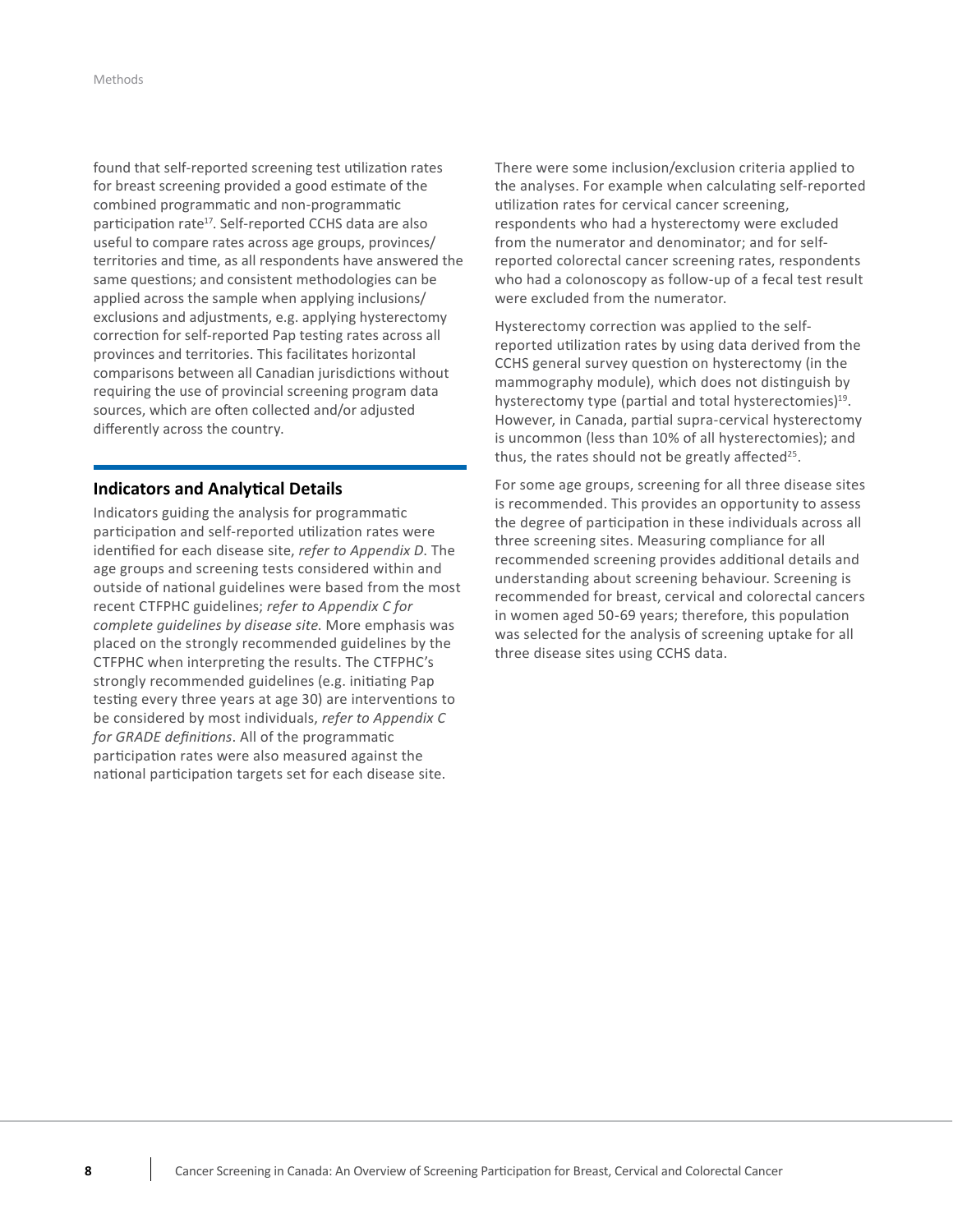# <span id="page-10-0"></span>**Results**

# Breast Cancer Screening Participation Across Canada

Programmatic participation includes the percentage of within 30 months as a proportion of the total Canadian 2 years as a proportion of all women who responded. census population within the age groups considered. The Although the CTFPHC recommends an interval of 2-3 Canadian programmatic participation rate included all provinces and the Northwest Territories; and the provinces and the Northwest Territories; and the In [Table](#page-10-1) 1, when comparing programmatic participation<br>Screening years 2007-2009 and 2009-2011. Self-reported with self-reported utilization rates for women aged 50-74 Canadian programmatic participation rate included all years, CCHS data cannot be analyzed for a 3 year interval. women who have undergone a screening mammogram

Programmatic participation includes the percentage of utilization rates were defined as follows: women who have reported undergoing a screening mammogram within 2 years as a proportion of all women who responded. Although the CTFPHC recommends an interval of 2-3

> In Table 1, when comparing programmatic participation with self-reported utilization rates for women aged 50-74

#### <span id="page-10-1"></span>**TABLE 1**

Programmatic or self-reported participation rate for at least one screening mammogram in the  **previous 2 years by age group, Canada (2007-2012)**

|           | 2007 2009                                                                                                                    |      | 2009 2012                                                                    |                                              |  |
|-----------|------------------------------------------------------------------------------------------------------------------------------|------|------------------------------------------------------------------------------|----------------------------------------------|--|
| Age group | Programmatic<br>participation rate 30<br>Self reported rate 24<br>months (2007 2009) <sup>*</sup> (%)<br>months (2008)** (%) |      | Programmatic<br>participation rate 30<br>months (2009 2011) <sup>*</sup> (%) | Self reported rate 24<br>months (2012)** (%) |  |
| 40-49     | 11.0                                                                                                                         | 31.0 | 10.9                                                                         | 29.0                                         |  |
| 50-69     | 52.8                                                                                                                         | 61.0 | 49.3                                                                         | 62.0                                         |  |
| 70-74     | 44.9                                                                                                                         | 52.0 | 44.3                                                                         | 54.0                                         |  |
| $75+$     | 12.5                                                                                                                         | 25.0 | 12.1                                                                         | 24.0                                         |  |

For programmatic data, 30 month interval includes: July 1st, 2007 - Dec. 31st, 2009 and July 1st, 2009 - Dec. 31st, 2011 **Note:**

\*Numerator = Number of women within the age group as of Dec. 31st of the last year, screened within a 30-month period

Denominator = Target Population (Estimate of population as of Dec. 31<sup>st</sup> of last year, from census/forecast - prevalent cases excluded)

 Excludes: Yukon and Nunavut since there is no organized screening program in place

 \*\*Numerator = A woman was deemed to have had at least one screening mammogram if her reasons were one of the following: family history, regular check-up/routine screening, age and HRT; and NOT any of the following: lump, breast problem, follow-up to breast cancer treatment or other reasons Denominator = All women

 Data source: Canadian Breast Cancer Screening Database\* & Statistics Canada, Canadian Community Health Survey\*\*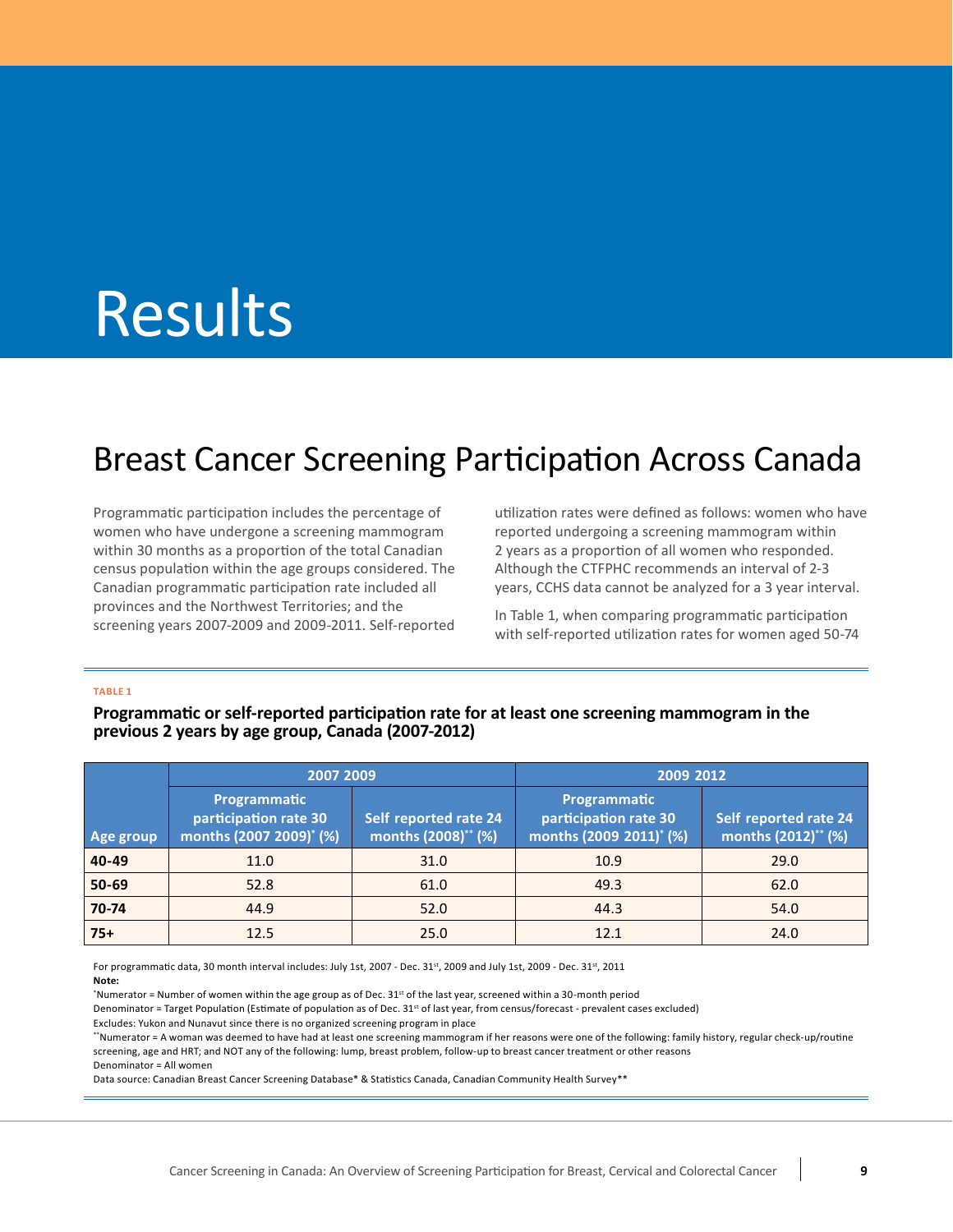(age group recommended by the CTFPHC), both rates were higher in this group than other age groups; and this is consistent across both screening years. Self-reported utilization rates were higher than programmatic participation rates in all age groups and the differences were more pronounced in the 40-49 and 75 and older age groups. This indicates that for the screening recommended age group, most breast cancer screening is occurring within provincial/territorial programs.

 When considering screening outside of the recommended age group, there appears to be a sizeable percentage of women reporting that they have been screened (refer to [Table](#page-10-1) 1). During the years 2009-2012, the programmatic participation rate for women ages 40-49 was 11% and the self-reported utilization rate was 29%, which is an 18% difference. For women over the age of 75, the programmatic participation rate was 12%, and self-reported utilization rate was 24%, which is a 12% difference. These differences in programmatic participation and self-reported utilization rates reflect the variable eligibility policies of programs for these age groups; and indicate that there is mostly non-programmatic, opportunistic screening occurring in these women.

 Most women participate in mammography screening every two years in order to maintain the optimal benefits from screening; however, some women undergo annual mammography screening<sup>26</sup>. Annual screening rates are particularly important to calculate since they may indicate higher risk screening (with annual screening interval recommendations), or over-screening in average risk women who are screened more frequently than the recommended 2-3 year interval.

 Programmatic data were used to calculate annual screening rates. CCHS data could not be used to calculate annual screening rates due to limitations of the survey questions. Annual screening is defined as the cumulative probability of women returning for a subsequent screen  within 18 months of a previous one. In Table 2, women between the ages of 40-49 had the highest annual screening rate of any age group for the years 2007-2009 (66%). There are six provinces/territories that accept women for screening in this age group without a physician referral (British Columbia, Alberta, Nova Scotia, Prince Edward Island, Northwest Territories and Yukon)<sup>26</sup>. In addition, annual screening rates were higher in women over the age of 70 when compared to the target age group of 50-69. In 2007-2009, the annual screening rate was 33% for women aged 70-74 and 32% for those over the age of 75.

#### <span id="page-11-0"></span>**TABLE 2**

 **Cumulative probability of returning for a subsequent screen within 18 months\* by age group, Canada(2007-2009)**

|          | 2007 2009 (index year 2007)      |      |      |      |  |  |
|----------|----------------------------------|------|------|------|--|--|
|          | Age group                        |      |      |      |  |  |
|          | 50 69<br>40 49<br>70-74<br>$75+$ |      |      |      |  |  |
| Canada** | 65.6                             | 25.8 | 32.8 | 31.5 |  |  |

For programmatic data, 18 month interval includes: July 1st, 2008 - Dec. 31<sup>st</sup>, 2009 **Note:**

 \* The estimated percentage of women aged 50-68 who returned to screen within 18 months of their previous screen

 \*\*Alberta data, which were collected from the Screen Test program only, were removed from the analysis. A province-wide breast cancer screening program was implemented in March 2007

 For the Northwest Territories, in the 2008 index year, follow up data was missing in 2010. Due to this missing data, Northwest Territories has been included and censored for the estimation of the Canadian rate Also excludes: Yukon and Nunavut since there is no organized screening program in place

 Women aged > 68 who returned to screen are included in the population but censored at their index screen as programs may not send recall letters to women outside this age group. Women lost to follow-up or those that did not return for a subsequent screen are excluded from the calculation Kaplan-Meier Method was used to calculate the following rates Data source: Canadian Breast Cancer Screening Database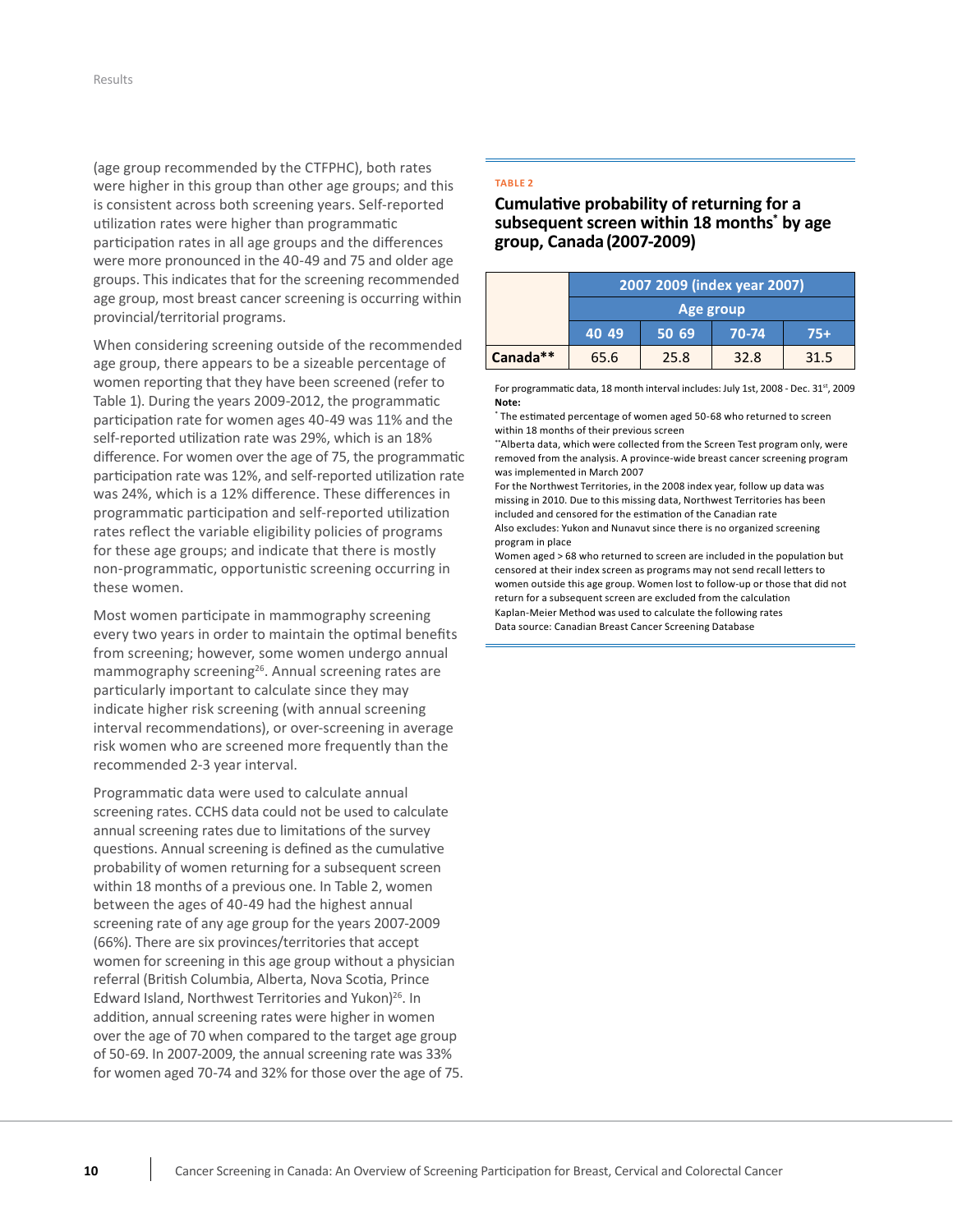[Figure](#page-12-0) 1 demonstrates the trends in self-reported biennial mammography screening for ages 50-69 (Canadian target) and 50-74 (age group recommended by the CTFPHC) by province/territory. There was not much variation between these two age groups. The self-reported percentage of

 women aged 50-69 ranged from 49-64% across provinces/ territories (where data exists), compared to the Canadian estimate of 62%. For those between the ages of 50-74 this percentage ranged from 48-63%, compared to the Canadian average of 61%.

### <span id="page-12-0"></span>**FIGURE 1**

### Proportion of women reporting at least one screening mammogram in the past two years, by province/ **territory (2012)**



 $E$ Interpret with caution due to a large amount of variability in the estimates

\*\* Suppressed due to unreliability by small numbers and/or to avoid residual disclosure

#### **Note:**

The age group of 50-69 is the national target age group

The age group of 50-74 is the age group considered by the CTFPHC

Numerator: A woman was deemed to have had at least one screening mammogram if her reasons were one of the following: family history, regular check-up/routine screening, age and HRT; and NOT any of the following: lump, breast problem, follow-up to breast cancer treatment or other reasons. Denominator: All women respondents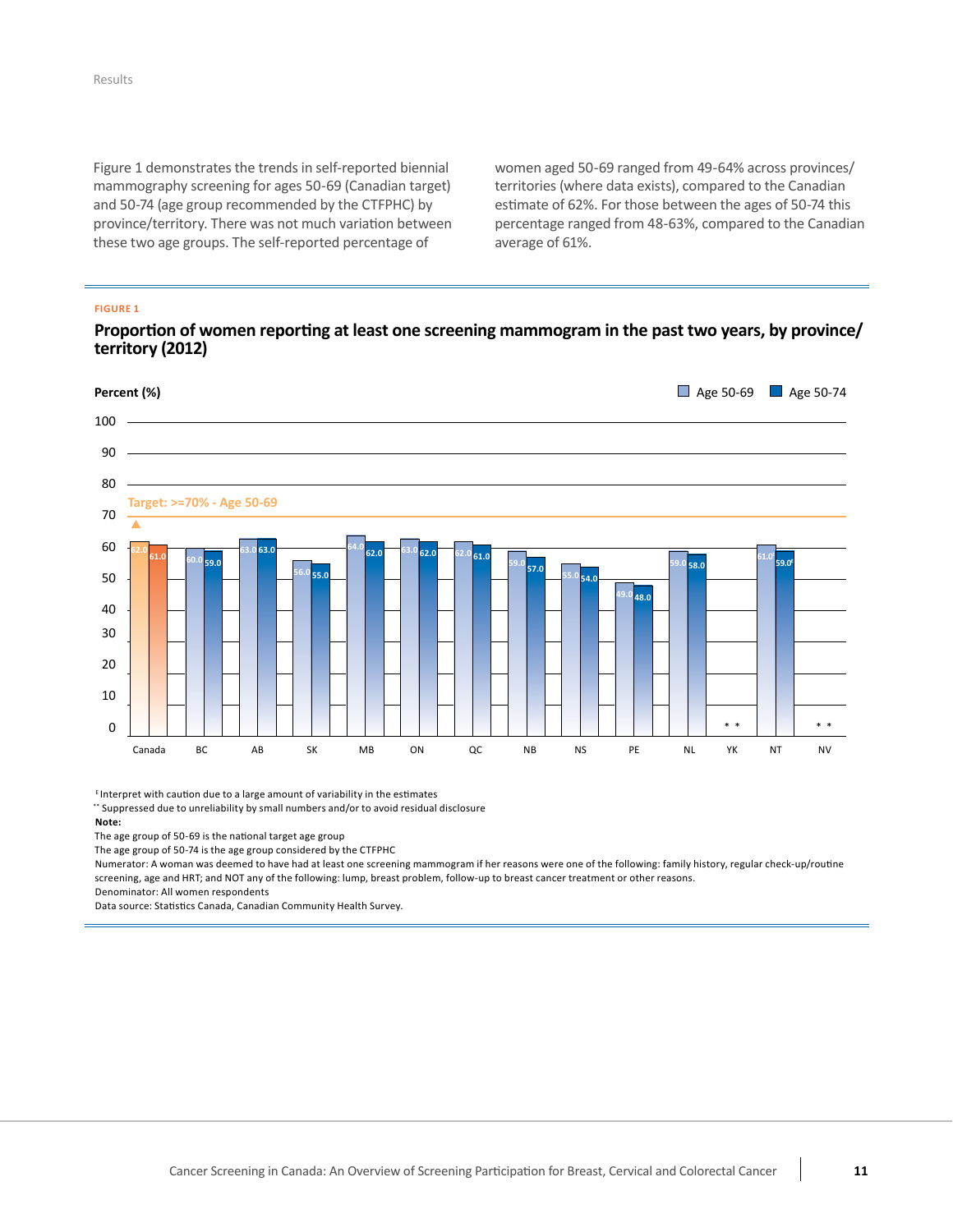# <span id="page-13-0"></span>Cervical Cancer Screening Participation Across Canada

 Programmatic participation rates (calculated by the programs) include the percentage of eligible women who have undergone at least one Pap test within 3 years. Women who have had a hysterectomy do not need routine screening, and ideally they should not be included in the calculation<sup>8</sup>. Not correcting for hysterectomy results in an underestimation of screening participation rates in older women<sup>8</sup>. Three provinces provided data for hysterectomy-corrected screening rates, while five provinces reported non-hysterectomy-corrected screening rates (depending on the date frame of the data obtained). In 2013, there was a change in the age of initiation of routine cervical cancer screening from 18 years to 25 years in the CTFPHC's updated guideline. It is important to note that screening after the age of 30 is strongly recommended based on higher quality evidence and this report has included the 30-69 age grouping<sup>2</sup>. Most provincial/territorial guidelines have increased their

 starting age for routine cervical screening to 21, but none have adopted 25 years as the age of initiation of screening $2,10$ . As a result of the evolving guidelines for cervical cancer, it is important to consider age groupings with different start ages, when reviewing participation rates.

 In [Table](#page-13-1) 3, age-standardized cervical cancer screening programmatic participation rates were compared to self-reported utilization rates for the following three age groupings: 20-69, 25-69 (age group recommended by the CTFPHC) and 30-69 (age group strongly recommended by the CTFPHC). Hysterectomy-corrected participation rates were similar in these age groupings, ranging from 69-70% (programmatic participation rates), and from 80-82% (self-reported rates). Throughout the time periods, 2007-2009 and 2009-2012, there was approximately a 10% difference observed between programmatic participation and self-reported utilization rates. The higher self-reported utilization rates may be due to rates not being an exact

#### <span id="page-13-1"></span>**TABLE 3**

## Age standardized percentage of women who had at least one Pap test within the past 3 years  **by age group, provinces combined (2007-2012)**

| Age group | Programmatic<br>participation rate<br>2007 2009 (%) | Self reported rate<br>$2008^{\circ}$ (%)                                 | Programmatic<br>participation rate<br>2009 2011 (%) | Self reported rate<br>$2012^*(%$ |
|-----------|-----------------------------------------------------|--------------------------------------------------------------------------|-----------------------------------------------------|----------------------------------|
|           |                                                     | Hysterectomy corrected (includes <sup>†</sup> BC and MB)                 |                                                     |                                  |
| $20 - 69$ | 70.2                                                | 79.9                                                                     | 69.0                                                | 80.0                             |
| $25 - 69$ | 70.6                                                | 80.2                                                                     | 69.5                                                | 81.9                             |
| $30 - 69$ | 70.2                                                | 80.3                                                                     | 69.1                                                | 81.9                             |
|           |                                                     | Non hysterectomy corrected (includes AB, SK, NS, PE <sup>#</sup> and NL) |                                                     |                                  |
| $20 - 69$ | 69.4                                                | 76.3                                                                     | 66.9                                                | 74.0                             |
| $25 - 69$ | 67.5                                                | 76.7                                                                     | 65.4                                                | 74.6                             |
| $30 - 69$ | 65.5                                                | 75.9                                                                     | 63.6                                                | 73.4                             |

 ⱡ ON has been excluded since data is only available from the Cancer Quality Council of Ontario; and data for the specific age breakdowns 20-24 and 25-29 were not available but is available for ages 20-69, however this has been excluded as it was age standardized to 2006 Canadian population

 ⱡⱡPE data is only included in the 2009-2011 date frame

#### **\* Note:**

 Age standardized to 2011 Canadian population

 Numerator: Women having had at least one Pap test during the past 3 years, with or without hysterectomy correction, dependent on the chart

 Denominator: all women, with or without hysterectomy correction, dependent on the chart

 Data source: Provincial Screening Programs & Statistics Canada, Canadian Community Health Survey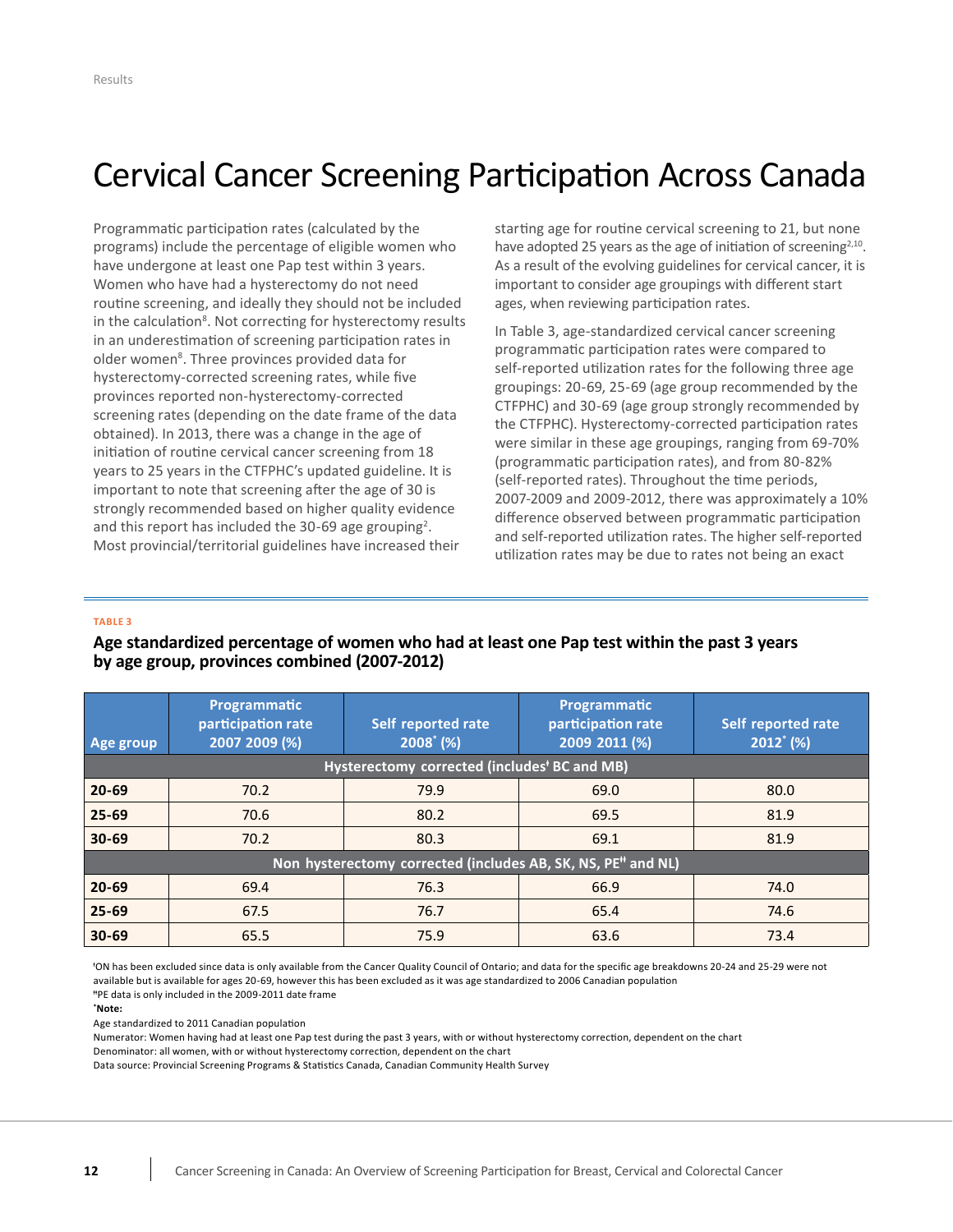cut-point in time but rather an interval for one's last screening episode. For instance, with self-reported utilization rates, participants were asked when they had received their last Pap test in 6 month, 2-year or >5-year intervals.

 Over time, there was not much change noted for non-hysterectomy-corrected rates over the three age groupings. In 2009-2012, programmatic participation rates ranged from 64-67% and self-reported utilization rates ranged from 73-75%. In 2007-2009 and 2009-2012, there was a 7-10% difference between programmatic and self-reported rates.

 In [Table](#page-14-0) 4, self-reported utilization rates are summarized by age groups within and outside of the recommended age group of 25-69 years. From 2008 to 2012, screening rates have decreased in younger women: for ages less than 20 years from 40% to 29% and for ages 20-24 from 74% to 64%. Although a decrease has been detected in women younger than 20, the screening rates are still high and must be monitored closely. The highest screening rates were seen amongst the age group for whom screening is recommended. For those over the age of 70-74, there was no difference seen over time; and the screening rates continue to be quite high at 49%. Screening rates have dropped over time for women over the age of 75 from 24% to 19%. The CTFPHC guidelines recommend that screening can be discontinued if women over the age of 70 have undergone 3 successive negative Pap tests in the last 10 years<sup>2</sup>.

 There are some geographical differences in utilization at least one Pap test in the past 3 years for the two age groupings of 21-69 (Canadian target) and 30-69 (age group  strongly recommended by the CTFPHC). In Figure 2, self-reported Pap testing for ages 21-69 ranged from 71-87% across provinces/territories; and for ages 30-69 this ranged from 69-88%. When looking at this older age grouping, estimates increased for some provinces/ territories and decreased for others. rates across Canada seen for women who have undergone

#### <span id="page-14-0"></span>**TABLE 4**

 **Percentage of women inside and outside of the recommended age group (25-69) who reported at least one Pap test in the past 3-years by age group, Canada (2008 & 2012)**

|              | 2008                   | 2012                   |
|--------------|------------------------|------------------------|
| Age<br>group | Self reported rate (%) | Self reported rate (%) |
| $< 20+$      | 40.0 (35.1-44.9)       | 29.0 (24.5-33.5)       |
| $20 - 24$    | 74.0 (70.6-77.4)       | 64.0 (60.2-67.8)       |
| $25 - 69$    | 80.0 (78.9-81.1)       | 79.0 (77.9-80.1)       |
| 70-74        | 49.0 (44.3-53.7)       | 49.0 (44.8-53.2)       |
| $75+$        | 24.0 (20.7-27.3)       | 19.2 (16.3-22.1)       |

ⱡ <20 only includes ages 18 and 19

**Note:**

 hysterectomy correction Numerator: women having had at least one Pap test during the past 3 years, with

Denominator: all women, with hysterectomy correction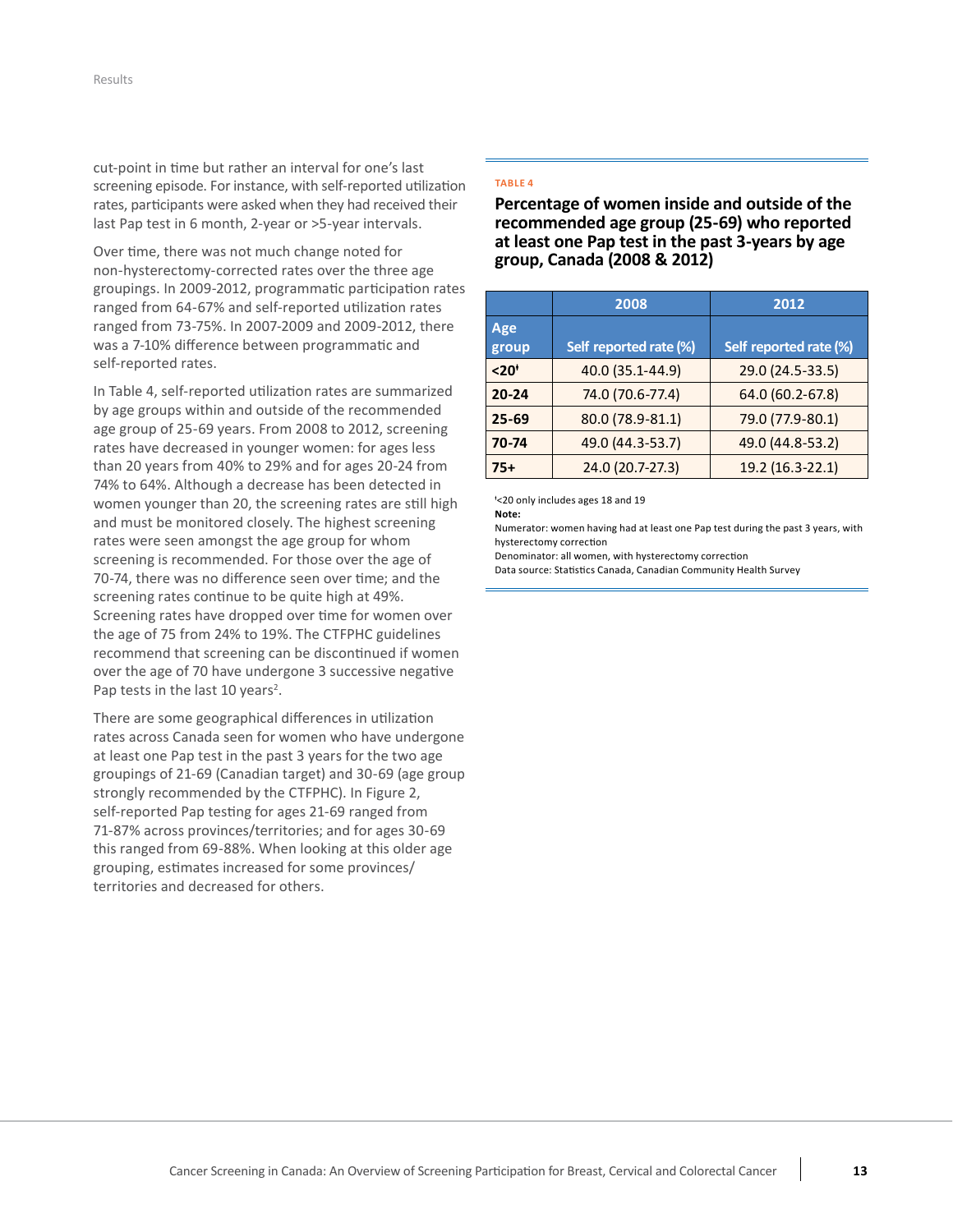### <span id="page-15-0"></span>**FIGURE 2**

## Percentage<sup>†</sup> of women reporting at least one Pap test in the past three years, hysterectomy corrected, **by province/territory (2012)**

**Percent (%) Age 21-69 Age 30-69 Age 30-69** 



\*\*: Suppressed due to unreliability by small numbers and/or to avoid residual disclosure

**Note:**

The national target age group is 21-69 years

The age group recommended by the CTFPHC is 25-69 years

\*Age standardized to 2011 Canadian population;

For PE and NT age standardized rates, to avoid suppression issue due to small numbers, data were aggregated by 10-years age group wherever possible, from 21-29, 30-39, ..., 60-69;

For other provinces, data were aggregated by 5-years age group wherever possible, from 21-24, 25-29,..., 65-69

Numerator: Women having had at least one Pap test during the past 3 years, with hysterectomy correction

Denominator: All women, with hysterectomy correction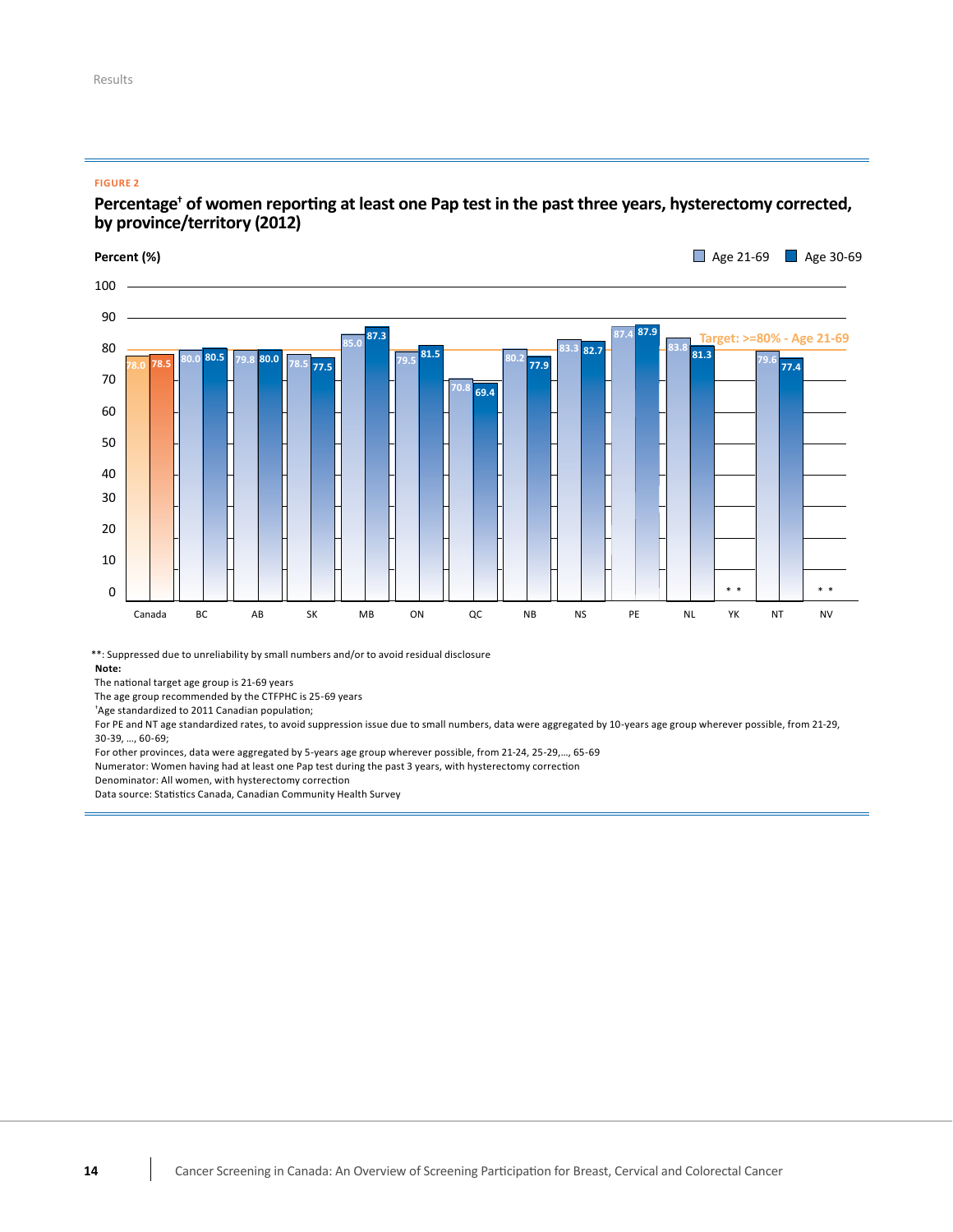# <span id="page-16-0"></span>Colorectal Cancer Screening Participation Across Canada

Programmatic participation rates are defined as the percentage of individuals who have successfully undergone a fecal test within two years. Both fecal tests, guaiac fecal occult blood testing (FTg) and fecal immunochemical testing (FIT), are used in Canada. Presently, all provinces are using FIT with the exception of Ontario and Manitoba; but Ontario plans to deliver FIT shortly and Manitoba is also piloting FIT and comparing it to the currently used highly sensitive guaiac FOBT SENSA<sup>11</sup>. Among the four provinces (Saskatchewan, Manitoba, Nova Scotia and Prince Edward Island), for which data were available, programmatic participation rates ranged from 12.1% to 36.3% in 2011-2012 $^{27}$ . The geographic variability in programmatic participation rates is likely due to colorectal screening programs being implemented differently across the country (e.g. implemented in one region vs. province-wide), as well as other factors such as test types, number of samples, distribution methods, etc.<sup>11</sup>.

[Figure](#page-17-0) 3 illustrates the percentage of individuals aged 50-74 (Canadian target) who have undergone at least one fecal test in the past 2 years by 5-year age groups. This includes self-reported percentages for the years 2008 and 2012; those reporting family history as the reason for screening were excluded, as these individuals would not be considered at average risk. For instance, individuals at higher than average risk could be screening using a colonoscopy instead of a fecal test as this is the recommended test in those with above average risk for detecting abnormalities in the colon. Self-reported utilization rates in colorectal cancer screening increased with age and this was consistent over time. Between the years 2008 and 2012, self-reported utilization rates increased by 36% in individuals aged 50-74. Increases in utilization rates were observed across all 5-year age groups.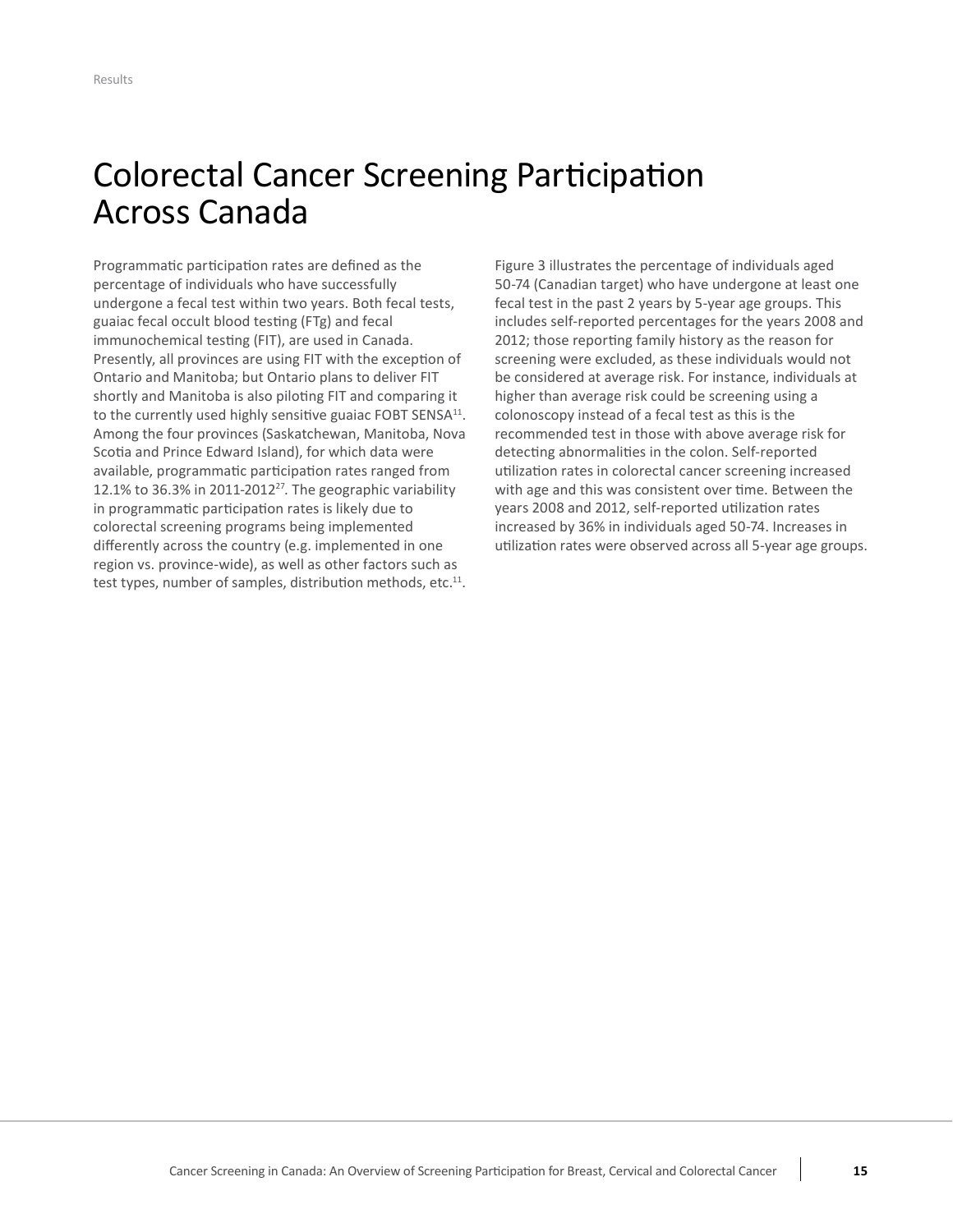#### <span id="page-17-0"></span>**FIGURE 3**

## Percentage of population (aged 50-74) reporting at least one fecal test in the past two years, by age<br>group, Canada (2008 & 2012) **group, Canada (2008 & 2012)**



#### **Note:**

Numerator: A respondent was deemed to have had at least one screening fecal test if his/her reasons were one of the following: regular check-up/routine screening, age and race; and NOT any of the following: family history, follow-up problem, follow-up of colorectal cancer treatment, or other reasons Denominator: All respondents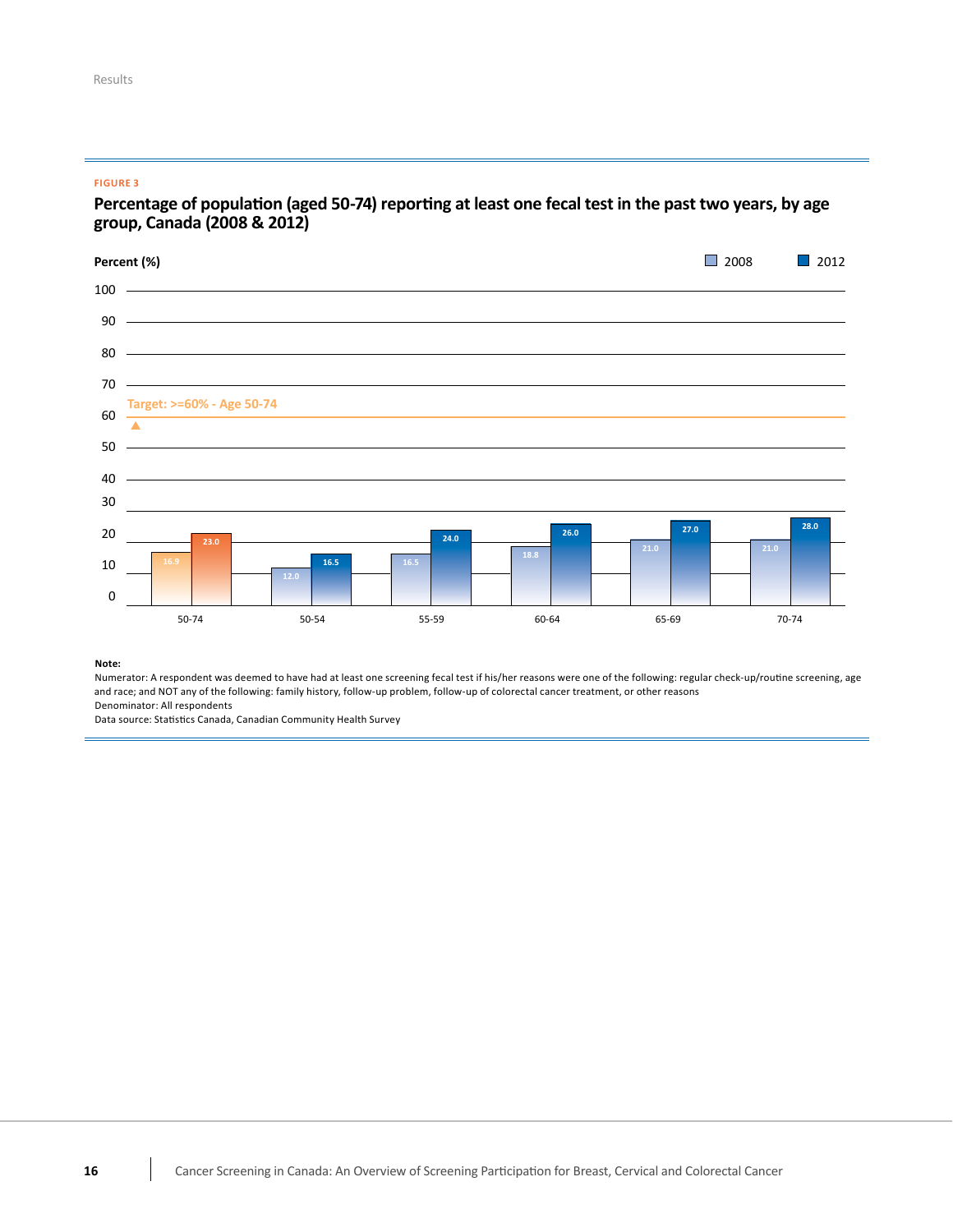In [Table](#page-18-0) 5, self-reported utilization rates within and outside of the target age group of 50-74 years are highlighted. Screening utilization rates were low for individuals less than 50 years old, 3% in 2008 and 2012. For individuals over the age of 75, the screening utilization rates were close to the percentages observed in the target population and increased over time, 15% in 2008 and 19% in 2012.

 When observing colorectal cancer screening rates, there are several modalities that should be considered. These include fecal tests and endoscopy (including  both colonoscopy and sigmoidoscopy). In Table 6, self- reported utilization rates amongst survey respondents are summarized for each of the modalities by age groups within and outside of the target age group of 50-74 years. The highest percentage was noted amongst the target population for fecal test alone and this increased over time, from 12% to 16%. Screening rates differed between the younger age group (35-39 years) and the older age group (over 75 years). There were very low fecal test screening rates (2%) for ages 35-49 and this remained the same over time. In 2012, for those over the age of 75 years, 11% had undergone fecal test screening and 4% endoscopy screening, with no change over time. In contrast, there was an increase amongst those over the age 75 who had reported undergoing both a fecal test and endoscopy, from 2% to 4%.

#### <span id="page-18-0"></span>**TABLE 5**

 **Percentage of individuals inside and outside of the target age group (50-74) who reported at least one fecal test in the past 2 years, Canada (2008 & 2012)**

|           | 2008                      | 2012                             |
|-----------|---------------------------|----------------------------------|
| Age group | Self reported<br>rate (%) | <b>Self reported</b><br>rate (%) |
| $35 - 49$ | $2.8(2.4-3.2)$            | $2.7(2.1-3.3)$                   |
| $50 - 74$ | 16.9 (16.0-17.8)          | 23.0 (22.0-24.0)                 |
| 75+       | 14.5 (13.2-15.8)          | 18.6 (17.1-20.1)                 |

#### **Note:**

 Numerator: A respondent was deemed to have had at least one screening fecal test if his/her reasons were one of the following: regular check-up/routine screening, age and race; and NOT any of the following: family history, follow-up problem, follow-up of colorectal cancer treatment, or other reasons Denominator: All respondents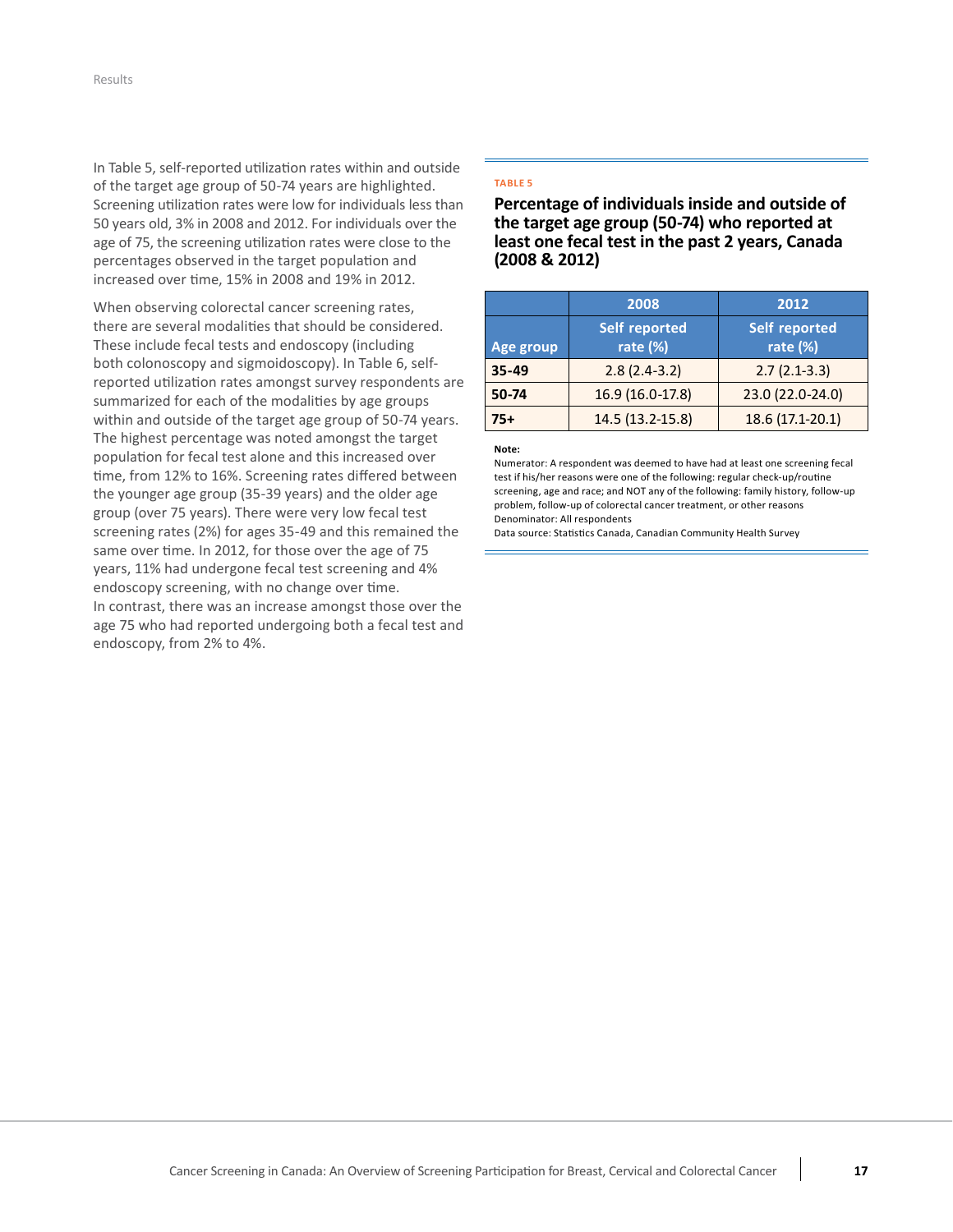#### <span id="page-19-0"></span>**TABLE 6**

### Percentage of individuals inside and outside of the target age group (50-74) reporting at least one fecal test within 2 years, endoscopy within 5 years, or a fecal test and endoscopy by year, Canada  **(2008 & 2012)**

|       | 2008                               |                                       |                                                         | 2012                                      |                                              |                                                         |
|-------|------------------------------------|---------------------------------------|---------------------------------------------------------|-------------------------------------------|----------------------------------------------|---------------------------------------------------------|
|       | Self reported<br>fecal test alone* | Self reported<br>endoscopy<br>alone** | Self reported<br>both fecal<br>test and<br>endoscopy*** | <b>Self reported</b><br>fecal test alone* | <b>Self reported</b><br>endoscopy<br>alone** | Self reported<br>both fecal<br>test and<br>endoscopy*** |
| 35-49 | $2.2(1.8-2.6)$                     | $1.0^{E}$ (0.7-1.3)                   | $\bullet$ $\bullet$                                     | $2.2(1.7-2.7)$                            | $1.0^{E}$ (0.6-1.4)                          | $\cdot$ .                                               |
| 50-74 | $12.4(11.6-13.2)$                  | $4.0(3.5-4.5)$                        | $2.2(1.9-2.5)$                                          | $16.2(15.3-17.1)$                         | $5.5(5.0-6.0)$                               | $3.6(3.1-4.1)$                                          |
| $75+$ | $10.1 (9.0 - 11.2)$                | $3.4(2.7-4.1)$                        | $1.9(1.4-2.4)$                                          | $11.3(10.2-12.4)$                         | $3.8(2.9-4.7)$                               | $4.0(3.0-5.0)$                                          |

 .. Suppressed due to statistically too unreliable, or due to confidentiality requirements of the Statistics Act. But for this table the residual disclosure could be calculated <sup>E</sup>: Interpret with caution due to a rare amount of variability in the estimates

#### **Note:**

 \* Numerator: At least one fecal test only in the past 2 years, no colonoscopy/sigmoidoscopy in the past 5 years - for one of the reasons: regular check-up/routine, age, or race But not for any of the reasons: Family history, follow-up problem, follow-up of colorectal cancer treatment, or other reasons" Denominator: All respondents

 \*\*Numerator: At least one colonoscopy/sigmoidoscopy only in the past 5 years, no fecal test in the past 2 years - for one of the reasons: regular check-up/routine, age, or race But not for any of the reasons: Family history, follow-up problem, follow-up of colorectal cancer treatment, or other reasons" 

 Denominator: All respondents

\*\*\*Numerator: Both fecal test in the past 2 years and colonoscopy/sigmoidoscopy in the past 5 years - for one of the reasons: regular check-up/routine, age, or race But not for any of the reasons: Family history, follow-up problem, follow-up of colorectal cancer treatment, or other reasons

 If an endoscopy test was a follow-up of fecal test, it was excluded" 

 Denominator: All respondents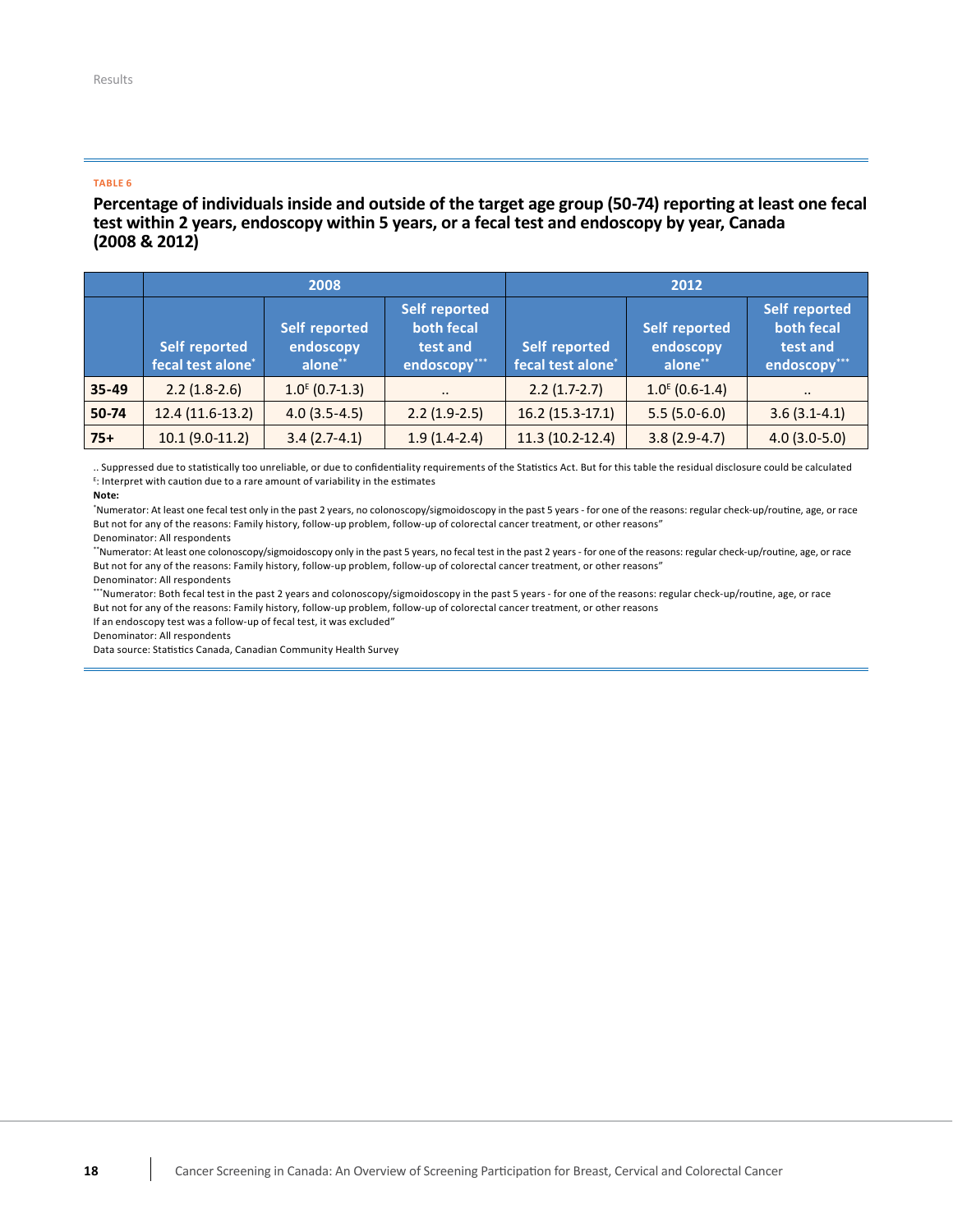Table 7 shows the distribution of screened individuals by type of test used i.e. those who had undergone a fecal test alone (within a 2 year period), an endoscopy alone (within a 5 year period), or both fecal test and endoscopy. The highest proportions of individuals were screening using fecal test only but this had decreased over time (from 67%) in 2008 to 64% in 2012). There was no change seen over time with endoscopy alone (22%). The proportion of individuals that reported undergoing both a fecal test and endoscopy had increased from 12% to 14%.

Given the recent and gradual implementation of provincial colorectal cancer screening programs across the country, jurisdictional comparisons were not included in the report  as it would be difficult to interpret the different rates across the country. In the 2014 Cancer System Performance Report, by the Partnership, provincial comparisons were presented for individuals undergoing a fecal test in the last 2 years for the years 2008 and 2012 $28$ . There was an increase observed over the years for the percentage of individuals aged 50-74 that have undergone a fecal test<sup>28</sup>. Self-reported fecal testing for ages 50-74 ranged from 7-42% across provinces/territories (excluding Northwest Territories and Nunavut) in 2008; compared to 13-52% in 2012 (excluding Nunavut)<sup>28</sup>. Please note exclusions applied to this analysis differ from the analysis presented in the report e.g. family history was excluded in the analyses above (*see [Figure](#page-17-0) 3 and [Table](#page-18-0) 5*).

#### <span id="page-20-0"></span>**TABLE 7**

Distribution of screened individuals (aged 50-74) reporting at least one fecal test within 2 years, an  **endoscopy within 5 years, or a fecal test and endoscopy, Canada (2008 & 2012)**

|                               | 2008                                  |                                       |                                                                | 2012                                  |                                       |                                                                |
|-------------------------------|---------------------------------------|---------------------------------------|----------------------------------------------------------------|---------------------------------------|---------------------------------------|----------------------------------------------------------------|
| Province/<br><b>Territory</b> | Self reported<br>fecal<br>test alone* | Self reported<br>endoscopy<br>alone** | Self reported<br><b>both</b><br>fecal test and<br>endoscopy*** | Self reported<br>fecal test<br>alone* | Self reported<br>endoscopy<br>alone** | Self reported<br><b>both</b><br>fecal test and<br>endoscopy*** |
| Canada                        | 66.7                                  | 21.5                                  | 11.7                                                           | 64.1                                  | 21.5                                  | 14.3                                                           |

 Due to the random round technology, the sum of percentages for each type of test does not have to be 100 **Note:**

 \* Numerator: At least one fecal test only in the past 2 years, no colonoscopy/sigmoidoscopy in the past 5 years - for one of the reasons: regular check-up/routine, age, or race But not for any of the reasons: Family history, follow-up problem, follow-up of colorectal cancer treatment, or other reasons" Denominator: pool of the three types of tests 

 \*\*Numerator: At least one colonoscopy/sigmoidoscopy only in the past 5 years, no fecal test in the past 2 years - for one of the reasons: regular check-up/routine, age, or race But not for any of the reasons: Family history, follow-up problem, follow-up of colorectal cancer treatment, or other reasons" 

 Denominator: Pool of the three types of tests 

\*\*\*Numerator: Both fecal test in the past 2 years and colonoscopy/sigmoidoscopy in the past 5 years - for one of the reasons: regular check-up/routine, age, or race But not for any of the reasons: Family history, follow-up problem, follow-up of colorectal cancer treatment, or other reasons

 If an endoscopy test was a follow-up of fecal test, it was excluded" 

 Denominator: Pool of the three types of tests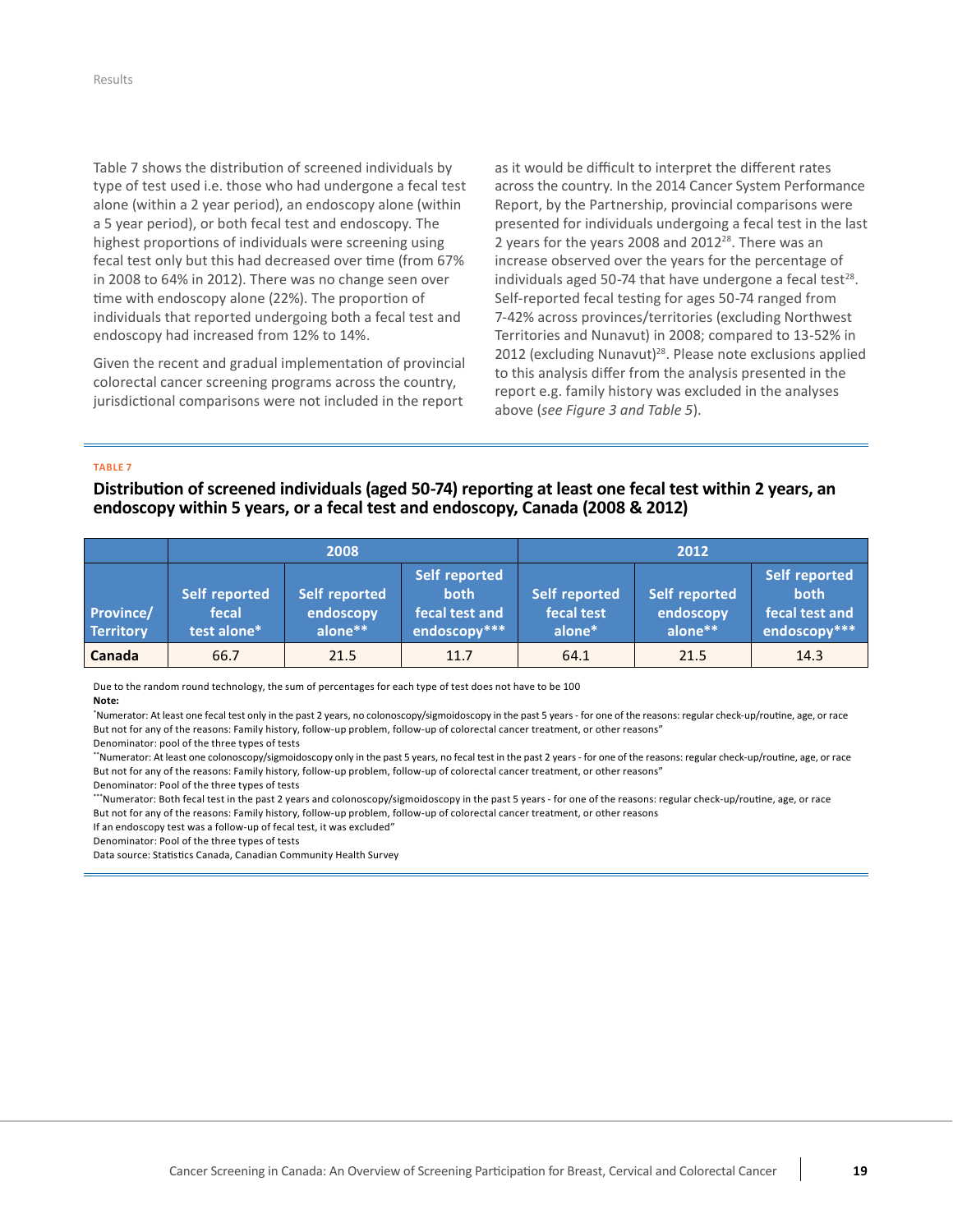# <span id="page-21-0"></span>Participation in Multi-Site Screening

Since screening for all three disease sites overlap in this population to further extrapolate participation for each, as well as multiple screening tests. The screening a decrease was observed for those who have reported tests included in the analysis are: mammography for breast cancer screening, Pap test for cervical cancer screening, and fecal test or endoscopy for colorectal cancer screening. Since screening for all three disease sites overlap in Overall, the percentage of women who have reported tests included in the analysis are: mammography for undergoing two screening tests, 38% in 2008 to 35% in breast cancer screening, Pap test for cervical cancer 2012. The percentage of women screening for all three screening, and fecal test or endoscopy for colorectal disease sites has increased by 6% over the years, from  cancer screening. 13% to 19%. Please note, Figure 4 does not include a bar

women between the ages of 50-69, Figures 4 & 5 utilize undergoing no screening test decreased over time, from undergoing no screening test decreased over time, from  this population to further extrapolate participation for 9% in 2008 to 6% in 2012 (refer to Figure 4). In addition, a decrease was observed for those who have reported

#### <span id="page-21-1"></span>**FIGURE 4**

Self-reported cancer type<sup>\*</sup> screening test utilization for women aged 50-69, Canada (2008 & 2012)



#### **Number of screening test(s)**

#### **Note:**

#### **\* Criteria for Reporting Cancer Type Screening Tests:**

Cervical Cancer Screening: Pap test during the past 3 years; Breast Cancer Screening: Mammography during the past 2 years, for one of the reasons: family history, regular check-up/routine screening, age and HRT; But NOT any of the following: lump, breast problem, follow-up to breast cancer treatment or other reasons; *Colorectal Cancer* Screening: Fecal test or endoscopic test: during the past 5 years, for one of the reasons: regular check-up/routine screening, age and race; But NOT any of the following: family history, follow-up problem, follow-up of colorectal cancer treatment, or other reasons

Denominator: All female respondents aged 50-69. Women with hysterectomy were not excluded because they could have participated in breast and/or colorectal screening.

Numerator 1: No screening test - Of all female respondents in denominator, who reported having had no any tests during the past years

Numerator 2: One screening test - Of all female respondents in denominator, who reported having had ONLY one of the three tests: Pap test, mammography, or fecal/endoscopic test Numerator 3: Two screening tests — Of all female respondents in denominator, who reported having had exactly two of the three tests: Pap test, mammography, or fecal/endoscopic test Numerator 4: Three screening tests - Of all female respondents in denominator, who reported having had exactly all the three tests: Pap test, mammography, and fecal/endoscopic test Data source: Statistics Canada, Canadian Community Health Survey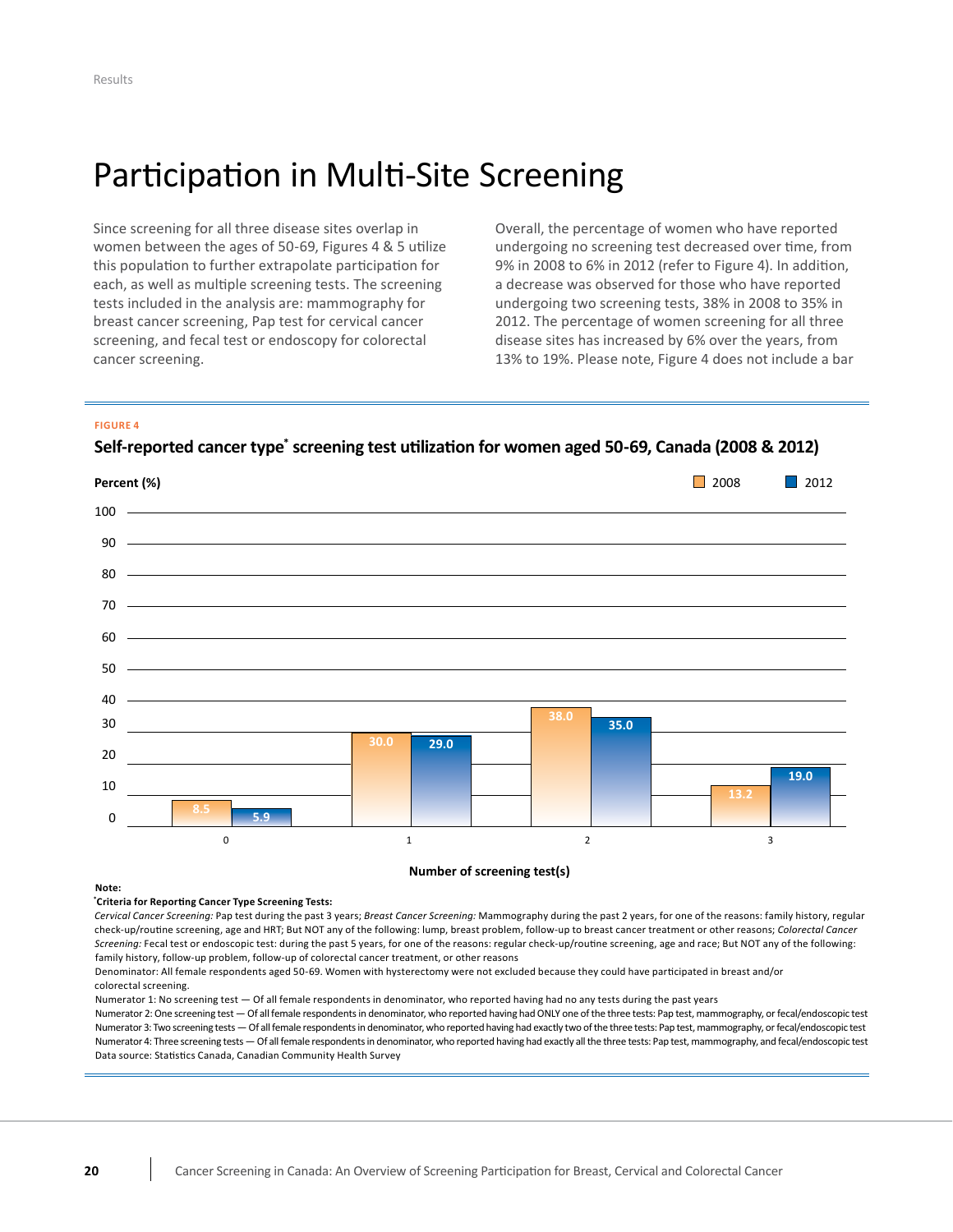for women receiving tests for reasons other than screening, thus the total of the columns will not equal 100%.

 [Figure](#page-22-0) 5 shows the distribution of women between the ages of 50-69 who have reported undergoing at least one screening test in 2008 and 2012. The largest proportion of  women reported undergoing both a mammogram and Pap test. In 2012, 23% of women reported undergoing a mammogram, Pap test and fecal test or endoscopy. This increased by 7 percentage points from 2008 to 2012. 

#### <span id="page-22-0"></span>**FIGURE 5**

### Distribution of women (aged 50-69) reported having at least one cancer type screening test<sup>\*</sup>,  **Canada (2008 & 2012)**



#### **Note:**

**\* Women who were deemed to have had at least one cancer type screening test:**

Pap test: During the past 3 years

Mammography: During the past 2 years, for one of the reasons: family history, regular check-up/routine screening, age and HRT; But NOT any of the following: lump, breast problem, follow-up to breast cancer treatment or other reasons

Fecal test or endoscopic test: During the past 5 years, for one of the reasons: regular check-up/routine screening, age and race; But NOT any of the following: family history, follow-up problem, follow-up of colorectal cancer treatment, or other reasons

If a respondent reported having had both a fecal test and endoscopic test, they would be considered as having one test

Endoscopic test as a follow-up of fecal test was excluded

Denominator: All female respondents aged 50-69, reporting having had at least one of the three tests: Pap test, mammography or fecal/endoscopic test Data source: Statistics Canada, Canadian Community Health Survey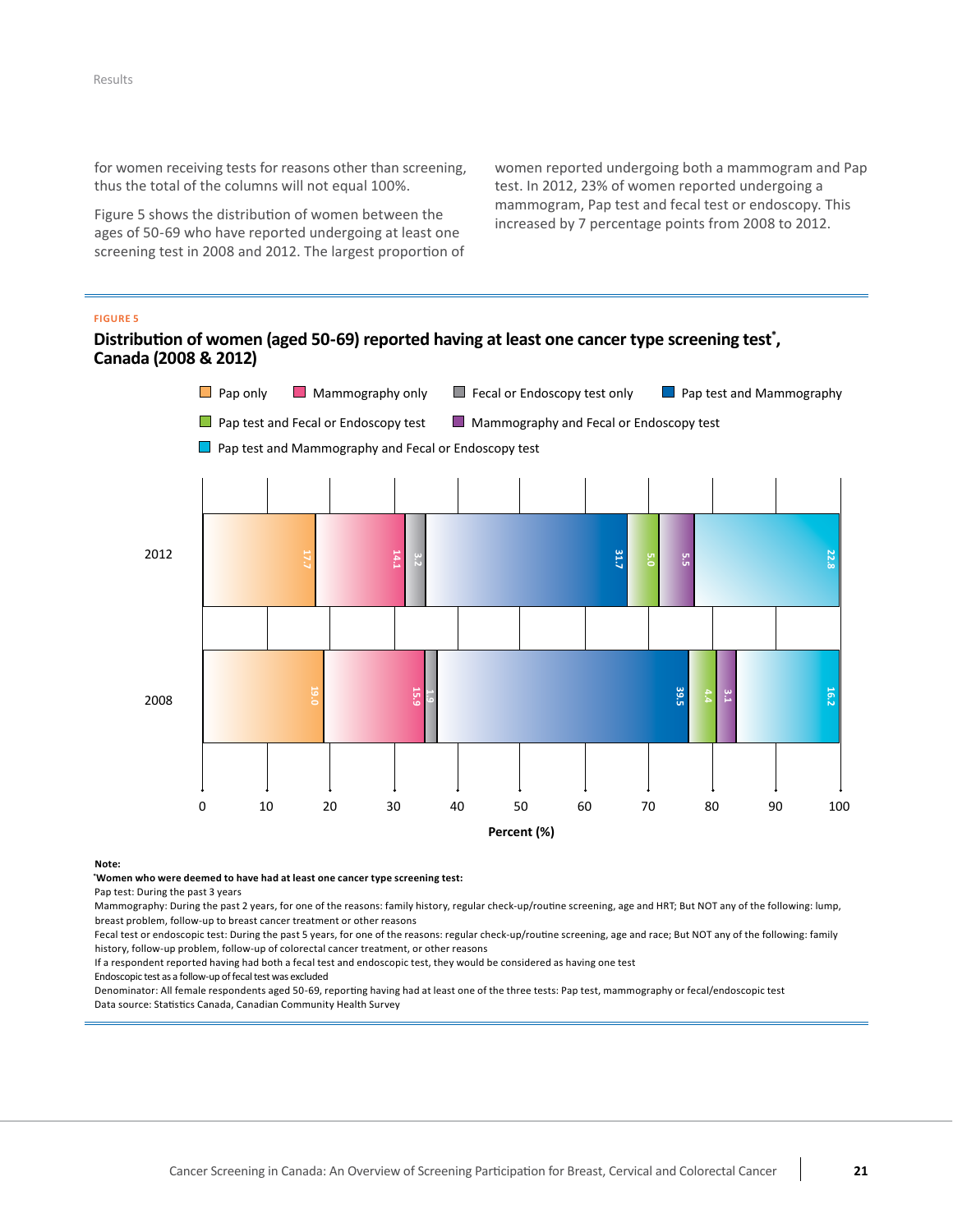# <span id="page-23-0"></span>**Discussion**

*<i>High screening uptake is necessary to demonstrate the success of any population-based screening program29. National targets for screening participation rates have been set by expert consensus, based on international experience and feasibility. Data presented in this report show that targets across all three screening sites have not yet been achieved; however, both breast and cervical cancer screening are close to reaching the target and colorectal cancer screening has made good progress.*

 In breast cancer screening, utilization rates (including both programmatic and non-programmatic screening) were approximately 10% below the national target of ≥ 70%. All provinces/territories were achieving or very close to achieving the national cervical cancer screening participation target of ≥ 80%. Lower participation rates may have been attributed to the lack of provincial cervical screening programs with organized promotion and recruitment activities. The national target of ≥ 60% for participation in biennial fecal testing is not yet achieved, with the Canadian self-reported rate at 23% in 2012; however, colorectal screening programs have only recently been implemented in Canada beginning in 2007, and the screening rates have been increasing since that time. Because there are multiple tests involved in colorectal screening, including the use of colonoscopy as a follow-up test for a positive fecal test, measuring whether individuals are up-to-date for colorectal cancer screening (due to having had any of the tests recently) would

 provide useful information. This would further compliment the test-specific participation rate indicator.

 National screening guidelines such as those of the CTFPHC provide health care providers with up to date recommendations on screening based on the latest evidence. One of the aims of these guidelines is to increase evidence-based screening (screening within guideline recommendations) and minimize routine screening practices that are not recommended. The findings suggest that screening participation and utilization was highest in the recommended age groups and intervals. However, there was also a significant amount of screening occurring outside of the recommended age groups and intervals of the CTFPHC guidelines.

 Mammography screening outside of the recommended 50-74 year age group was apparent for women aged 40-49 (29%) and women over the age of 75 (24%). The CTFPHC recommends a screening interval of 2-3 years, however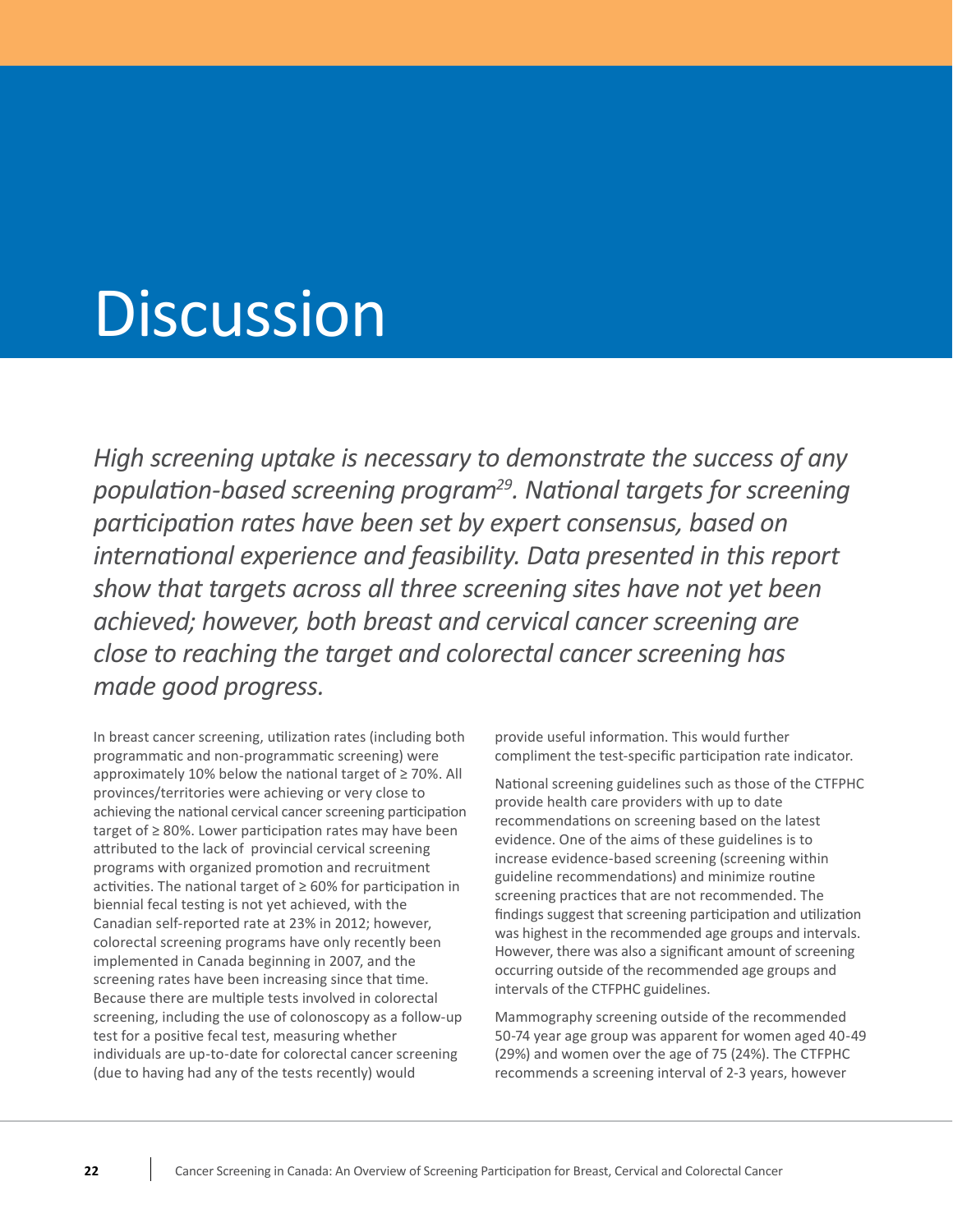there is a sizeable return to screening occurring within 18 months of a previous screen [for ages 40-49 (66%) and 70-74 (32%)]. 

In cervical cancer screening, self-reported, hysterectomy corrected utilization rates for the age group 25-69, for which routine screening is recommended by the CTFPHC, was stable over time at 79% in 2012. The proportions of women outside of this age group who participated in screening decreased over time between 2008 and 2012, but rates were significant, particularly in the younger women. Screening in teenagers results in much more harm than good, and this negative impact will only become worse if HPV vaccinated teenagers continue to be screened<sup>2</sup>.

In 2012, the self-reported utilization of biennial fecal testing was 23% for the target age group of 50-74. While this is much lower than the target of ≥ 60%, it represents a 36% increase in utilization between 2008 and 2012. This indicates there is good progress being made in Canada with colorectal cancer screening as more programs have moved from the planning to implementation phase. Even with colorectal cancer screening increasing prior to the launch of programs, which may be explained by the existence of national guidelines and some physician incentive programs, screening rates still remain low. Therefore, barriers to colorectal cancer screening must be completely understood and systematically addressed by screening programs<sup>30</sup>.

It is evident that more Canadians are undergoing both fecal tests and endoscopy for colorectal cancer screening over time. In 2012, 4% of the respondents reported undergoing both a fecal test and endoscopy. This is approximately a doubling of the percentage observed in 2008. Amongst respondents who reported undergoing colorectal screening in 2012, 14% reported using both tests. Undergoing two screening tests could represent over-screening in these individuals as the CTFPHC does not recommend multiple screening tests. Further investigation is needed to determine the factors associated with multiple test use. 

To better understand cancer screening uptake, it is beneficial to examine all tests administered to individuals. After women reach the age of 50, screening for breast, cervical and colorectal cancer is recommended. Thus, the participation of women aged 50-69 in all three screening tests provides interesting information about the patterns of uptake. Between 2008 and 2012, a smaller percentage of women reported undergoing no screening test (9% 

versus 6%) and more women reported undergoing three types of cancer screening tests (13% versus 19%). Interestingly, the Cancer Quality Council of Ontario reported similar results using program and fee-for-service billing code data. The results indicated that approximately 188,000 Ontario women (21%) aged 50-69 were up-to date with all three recommended cancer screening tests (mammogram, Pap test and fecal test) in 2012<sup>31</sup>.

There was an increase in the proportion of women reporting colorectal cancer screening, together with mammography and Pap testing (16 to 23% for all three screening tests). Given the relatively stable breast and cervical screening rates over time, it is likely that women have added colorectal screening to their previously established screening routines. It is encouraging that only 6% of women reported undergoing no screening. While colorectal cancer screening is increasing, only 19% are currently up-to-date for all three screening tests. There is evidence that women who actively participate in one screening test are more likely participate in other cancer screening. This was demonstrated in a recent study where European-American women screening for colorectal cancer were more likely to participate in breast and cervical cancer screening<sup>32</sup>. Even though rates might be high in some types of screening, it will be important to address inequities to accessing cancer screening.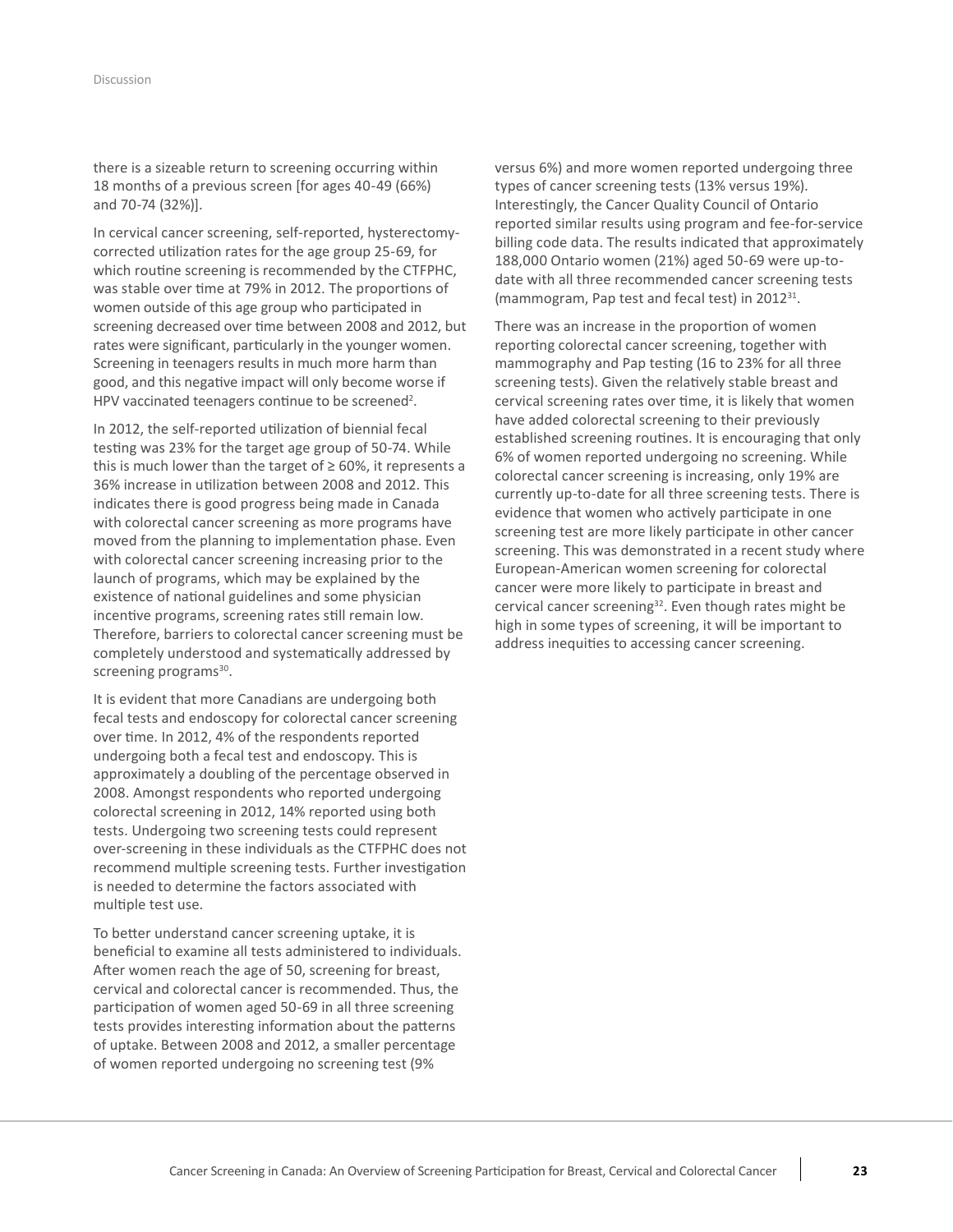# <span id="page-25-0"></span>Conclusion

 *This report has examined participation and utilization rates for breast, cervical and colorectal cancer screening by the age groups and screening intervals recommended by the CTFPHC guideline recommendations; and also compared the rates with national participation targets.*

 CTFPHC was common, both in 2008 and 2012. The impact of screening in age groups younger than the recommended age groups may include higher false positive rates, very low detection rates, and opportunity costs – as resources to serve the targeted age groups are diverted to provide services for individuals for which they are not recommended. Traditional screening indicators report on participation in the recommended screening age groups, assisting screening programs to determine if their recruitment efforts have been effective; however, in order to optimize the benefit/ harm ratio for the population, attention will also need to be paid to minimizing screening outside of guidelines. Screening that is not according to the guidelines of the

 The targets for breast and cervical screening were close to being met in 2012. However, colorectal screening rates have a long way to go before reaching the national target of ≥ 60%. Being the newest screening initiative of the three cancer screening sites, there are lessons learned in recruitment and retention that can be transferred from the experience of breast and cervical screening, to facilitate the continued increase in participation over time. One of the challenges of colorectal screening is that there are at least three tests that have been used for screening – fecal tests, flexible sigmoidoscopy and colonoscopy. This makes the measurement of participation in colorectal

 screening more complex, and it will be necessary to adjust indicator definitions as screening guidelines are updated for the tests, age groups, and intervals recommended.

 Regular monitoring of multiple aspects of screening participation and utilization will help pinpoint trends in The recommended screening age groups and intervals for all three cancer screening sites have changed over time, as the scientific evidence is continually evolving. Thus, revisions will need to be made to national targets as new evidence and updated national guidelines emerge, in order to facilitate alignment of screening program recruitment efforts with the most recent recommendations. participation patterns for within and outside of guidelines.

 There are limitations to relying solely on self-reported data for screening test utilization as it does not capture what is truly happening outside of programmatic screening. These data include a mix of individuals who may have varying levels of risk for cancer i.e. not all are average risk, and who are reporting screening and/or diagnostic uses of tests<sup>22</sup>. Therefore, other opportunities to capture more explanatory data for participation outside of screening programs should be added to enrich the analysis.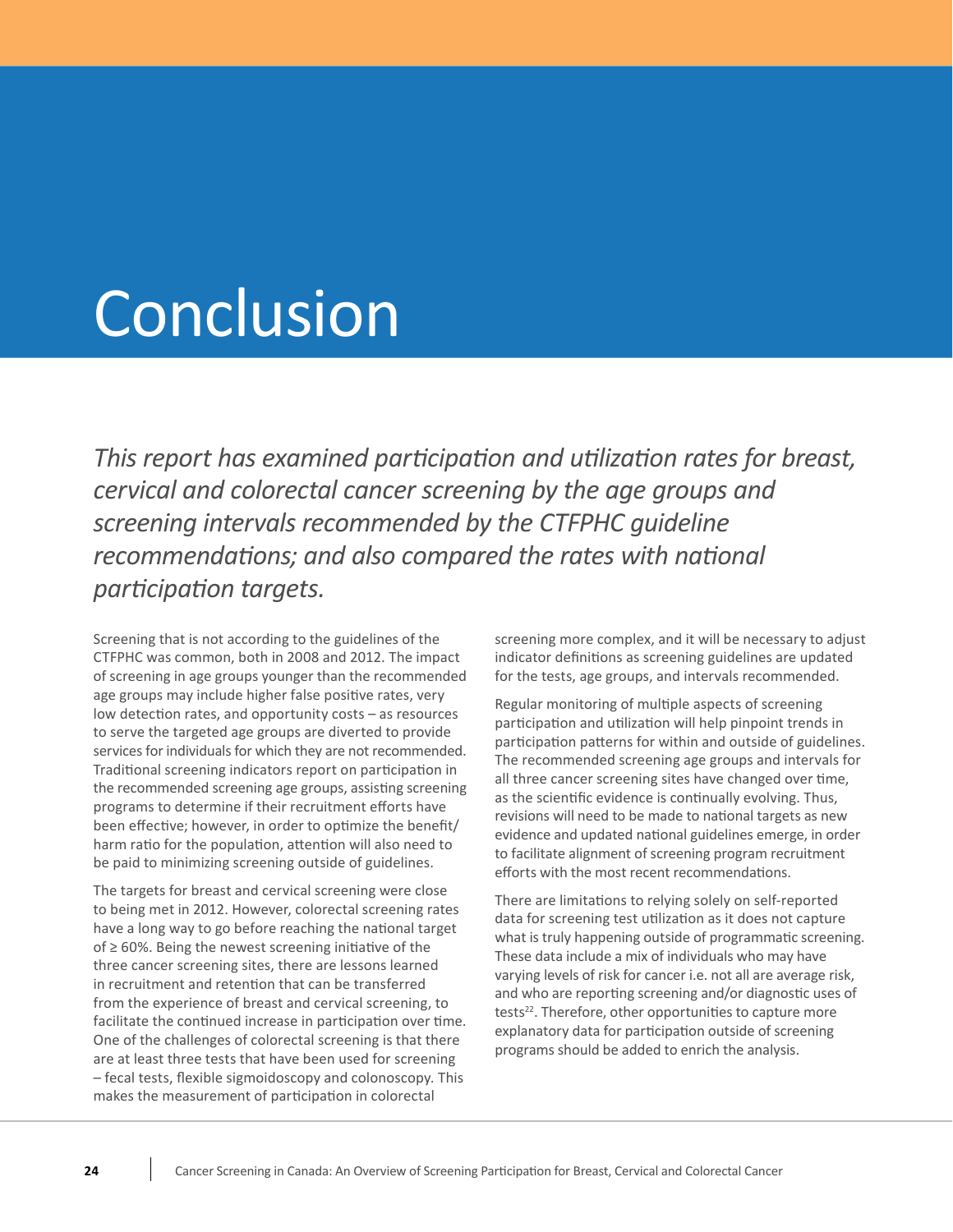# <span id="page-26-0"></span>References

- 1. Canadian Task Force on Preventive Health Care, Tonelli M, Connor Gorber S, Joffres M, Dickinson J, Singh H, et al. Recommendations on screening for breast cancer in average-risk women aged 40-74 years. CMAJ Can Med Assoc J J Assoc Medicale Can. 2011 Nov 22;183(17):1991–2001.
- 2. Canadian Task Force on Preventive Health Care, Dickinson J, Tsakonas E, Conner Gorber S, Lewin G, Shaw E, et al. Recommendations on screening for cervical cancer. CMAJ Can Med Assoc J J Assoc Medicale Can. 2013 Jan 8;185(1):35–45.
- 3. Dunfield L, Shane A, Fitzpatrick-Lewis D, Bacchus M. Protocol: Screening for Colorectal Cancer. Canadian Task Force on Preventive Health Care. 2013 [cited 2014 Jul 27]. Available from: [http://](http://canadiantaskforce.ca/perch/resources/colorectal-protocol-v2-3final1.pdf) [canadiantaskforce.ca/perch/resources/](http://canadiantaskforce.ca/perch/resources/colorectal-protocol-v2-3final1.pdf) [colorectal-protocol-v2-3final1.pdf](http://canadiantaskforce.ca/perch/resources/colorectal-protocol-v2-3final1.pdf)
- 4. Committee on Cancer Statistics. Canadian Cancer Statistics 2014. Toronto: Canadian Cancer Society; 2014 May [cited 2014 Jul 21]. Available from: [http://www.cancer.ca/~/media/cancer.](http://www.cancer.ca/~/media/cancer.ca/CW/publications/Canadian%20Cancer%20Statistics%202014/Canadian-Cancer-Statistics-2014-EN.pdf) [ca/CW/publications/Canadian%20](http://www.cancer.ca/~/media/cancer.ca/CW/publications/Canadian%20Cancer%20Statistics%202014/Canadian-Cancer-Statistics-2014-EN.pdf) [Cancer%20Statistics%202014/](http://www.cancer.ca/~/media/cancer.ca/CW/publications/Canadian%20Cancer%20Statistics%202014/Canadian-Cancer-Statistics-2014-EN.pdf) [Canadian-Cancer-Statistics-2014-EN.pdf](http://www.cancer.ca/~/media/cancer.ca/CW/publications/Canadian%20Cancer%20Statistics%202014/Canadian-Cancer-Statistics-2014-EN.pdf)
- 5. Canadian Cancer Society. Prevention & screening. Be Aware. Canadian Cancer Society. 2014 [cited 2014 Jul 21]. Available from: [http://www.cancer.ca/](http://www.cancer.ca/en/prevention-and-screening/be-aware/family-genetics/?region=on) [en/prevention-and-screening/](http://www.cancer.ca/en/prevention-and-screening/be-aware/family-genetics/?region=on) [be-aware/family-genetics/?region=on](http://www.cancer.ca/en/prevention-and-screening/be-aware/family-genetics/?region=on)
- 6. Canadian Partnership Against Cancer. Organized Breast Cancer Screening Programs in Canada: Report on Program Performance in 2007 and 2008. Toronto: Canadian Partnership Against Cancer; 2013 Feb [cited 2014 Jul 21]. Available from: [http://www.cancerview.ca/idc/](http://www.cancerview.ca/idc/groups/public/documents/webcontent/organized_breast_cancer.pdf) [groups/public/documents/webcontent/](http://www.cancerview.ca/idc/groups/public/documents/webcontent/organized_breast_cancer.pdf) [organized\\_breast\\_cancer.pdf](http://www.cancerview.ca/idc/groups/public/documents/webcontent/organized_breast_cancer.pdf)
- 7. Canadian Cancer Society's Steering Committee on Cancer Statistics. Canadian Cancer Statistics 2011. Toronto: Canadian Cancer Society; 2011.
- 8. Canadian Partnership Against Cancer. Cervical Cancer Screening in Canada: Monitoring Program Performance 2009–2011. Toronto: Canadian Partnership Against Cancer; 2013 [cited 2014 Jul 27]. Available from: [http://www.](http://www.cancerview.ca/idc/groups/public/documents/webcontent/cervical_cancer_report.pdf) [cancerview.ca/idc/groups/public/](http://www.cancerview.ca/idc/groups/public/documents/webcontent/cervical_cancer_report.pdf) [documents/webcontent/cervical\\_](http://www.cancerview.ca/idc/groups/public/documents/webcontent/cervical_cancer_report.pdf) [cancer\\_report.pdf](http://www.cancerview.ca/idc/groups/public/documents/webcontent/cervical_cancer_report.pdf)
- 9. Canadian Partnership Against Cancer. Colorectal Cancer Screening in Canada: Program Performance Results Report, January 2009 - December 2011. Toronto: Canadian Partnership Against Cancer; 2013 Dec.
- 10. Canadian Partnership Against Cancer. Cervical Cancer Screening Guidelines Across Canada: Environmental Scan. Toronto: Canadian Partnership Against Cancer; 2014 [cited 2014 Jul 27]. Available from: [http://www.cancerview.](http://www.cancerview.ca/cv/portal/Home/PreventionAndScreening/PSProfessionals/PSScreeningAndEarlyDiagnosis/CervicalCancerControlInCanada?_afrLoop=3002735221339914&lang=en&_afrWindowMode=0&_adf.ctrl-state=shzzy48s2_4) [ca/cv/portal/Home/](http://www.cancerview.ca/cv/portal/Home/PreventionAndScreening/PSProfessionals/PSScreeningAndEarlyDiagnosis/CervicalCancerControlInCanada?_afrLoop=3002735221339914&lang=en&_afrWindowMode=0&_adf.ctrl-state=shzzy48s2_4) [PreventionAndScreening/](http://www.cancerview.ca/cv/portal/Home/PreventionAndScreening/PSProfessionals/PSScreeningAndEarlyDiagnosis/CervicalCancerControlInCanada?_afrLoop=3002735221339914&lang=en&_afrWindowMode=0&_adf.ctrl-state=shzzy48s2_4) [PSProfessionals/](http://www.cancerview.ca/cv/portal/Home/PreventionAndScreening/PSProfessionals/PSScreeningAndEarlyDiagnosis/CervicalCancerControlInCanada?_afrLoop=3002735221339914&lang=en&_afrWindowMode=0&_adf.ctrl-state=shzzy48s2_4) [PSScreeningAndEarlyDiagnosis/](http://www.cancerview.ca/cv/portal/Home/PreventionAndScreening/PSProfessionals/PSScreeningAndEarlyDiagnosis/CervicalCancerControlInCanada?_afrLoop=3002735221339914&lang=en&_afrWindowMode=0&_adf.ctrl-state=shzzy48s2_4) [CervicalCancerControlInCanada?\\_afrLoo](http://www.cancerview.ca/cv/portal/Home/PreventionAndScreening/PSProfessionals/PSScreeningAndEarlyDiagnosis/CervicalCancerControlInCanada?_afrLoop=3002735221339914&lang=en&_afrWindowMode=0&_adf.ctrl-state=shzzy48s2_4) [p=3002735221339914&lang=en&\\_](http://www.cancerview.ca/cv/portal/Home/PreventionAndScreening/PSProfessionals/PSScreeningAndEarlyDiagnosis/CervicalCancerControlInCanada?_afrLoop=3002735221339914&lang=en&_afrWindowMode=0&_adf.ctrl-state=shzzy48s2_4) [afrWindowMode=0&\\_adf.ctrl](http://www.cancerview.ca/cv/portal/Home/PreventionAndScreening/PSProfessionals/PSScreeningAndEarlyDiagnosis/CervicalCancerControlInCanada?_afrLoop=3002735221339914&lang=en&_afrWindowMode=0&_adf.ctrl-state=shzzy48s2_4)[state=shzzy48s2\\_4](http://www.cancerview.ca/cv/portal/Home/PreventionAndScreening/PSProfessionals/PSScreeningAndEarlyDiagnosis/CervicalCancerControlInCanada?_afrLoop=3002735221339914&lang=en&_afrWindowMode=0&_adf.ctrl-state=shzzy48s2_4)
- 11. Canadian Partnership Against Cancer. Colorectal Cancer Screening Guidelines Across Canada: Environmental Scan. Toronto: Canadian Partnership Against Cancer; 2014 [cited 2014 Jul 27]. Available from: [http://www.cancerview.](http://www.cancerview.ca/cv/portal/Home/PreventionAndScreening/PSProfessionals/PSScreeningAndEarlyDiagnosis/ColorectalCancerScreeningPage?_afrLoop=3011758442714914&lang=en&_afrWindowMode=0&_adf.ctrl-state=1c9kff1m1c_4) [ca/cv/portal/Home/](http://www.cancerview.ca/cv/portal/Home/PreventionAndScreening/PSProfessionals/PSScreeningAndEarlyDiagnosis/ColorectalCancerScreeningPage?_afrLoop=3011758442714914&lang=en&_afrWindowMode=0&_adf.ctrl-state=1c9kff1m1c_4) [PreventionAndScreening/](http://www.cancerview.ca/cv/portal/Home/PreventionAndScreening/PSProfessionals/PSScreeningAndEarlyDiagnosis/ColorectalCancerScreeningPage?_afrLoop=3011758442714914&lang=en&_afrWindowMode=0&_adf.ctrl-state=1c9kff1m1c_4) [PSProfessionals/](http://www.cancerview.ca/cv/portal/Home/PreventionAndScreening/PSProfessionals/PSScreeningAndEarlyDiagnosis/ColorectalCancerScreeningPage?_afrLoop=3011758442714914&lang=en&_afrWindowMode=0&_adf.ctrl-state=1c9kff1m1c_4) [PSScreeningAndEarlyDiagnosis/](http://www.cancerview.ca/cv/portal/Home/PreventionAndScreening/PSProfessionals/PSScreeningAndEarlyDiagnosis/ColorectalCancerScreeningPage?_afrLoop=3011758442714914&lang=en&_afrWindowMode=0&_adf.ctrl-state=1c9kff1m1c_4) [ColorectalCancerScreeningPage?\\_afrLoo](http://www.cancerview.ca/cv/portal/Home/PreventionAndScreening/PSProfessionals/PSScreeningAndEarlyDiagnosis/ColorectalCancerScreeningPage?_afrLoop=3011758442714914&lang=en&_afrWindowMode=0&_adf.ctrl-state=1c9kff1m1c_4) [p=3011758442714914&lang=en&\\_](http://www.cancerview.ca/cv/portal/Home/PreventionAndScreening/PSProfessionals/PSScreeningAndEarlyDiagnosis/ColorectalCancerScreeningPage?_afrLoop=3011758442714914&lang=en&_afrWindowMode=0&_adf.ctrl-state=1c9kff1m1c_4) [afrWindowMode=0&\\_adf.ctrl](http://www.cancerview.ca/cv/portal/Home/PreventionAndScreening/PSProfessionals/PSScreeningAndEarlyDiagnosis/ColorectalCancerScreeningPage?_afrLoop=3011758442714914&lang=en&_afrWindowMode=0&_adf.ctrl-state=1c9kff1m1c_4)[state=1c9kff1m1c\\_4](http://www.cancerview.ca/cv/portal/Home/PreventionAndScreening/PSProfessionals/PSScreeningAndEarlyDiagnosis/ColorectalCancerScreeningPage?_afrLoop=3011758442714914&lang=en&_afrWindowMode=0&_adf.ctrl-state=1c9kff1m1c_4)
- 12. The Canadian Task Force for Preventive Health Care. About the CTFPHC. The Canadian Task Force for Preventive Health Care. [cited 2015 Jan 9]. Available from: [http://canadiantaskforce.ca/](http://canadiantaskforce.ca/about-us/about-the-ctfphc/) [about-us/about-the-ctfphc/](http://canadiantaskforce.ca/about-us/about-the-ctfphc/)
- 13. Canadian Task Force on Preventive Health Care. Screening for Breast Cancer (2011). Canadian Task Force on Preventive Health Care; 2011 [cited 2014 Jul 27]. Available from: [http://](http://canadiantaskforce.ca/ctfphc-guidelines/2011-breast-cancer/) [canadiantaskforce.ca/ctfphc](http://canadiantaskforce.ca/ctfphc-guidelines/2011-breast-cancer/)[guidelines/2011-breast-cancer/](http://canadiantaskforce.ca/ctfphc-guidelines/2011-breast-cancer/)
- 14. Canadian Association of Radiologists. CAR Practice Guidelines and Technical Standards for Breast Imaging and Intervention. Canadian Association of Radiologists; 2012 [cited 2014 Jul 27]. Available from: [http://www.car.ca/](http://www.car.ca/uploads/standards%20guidelines/20131024_en_breast_imaging_practice_guidelines.pdf) [uploads/standards%20](http://www.car.ca/uploads/standards%20guidelines/20131024_en_breast_imaging_practice_guidelines.pdf) guidelines/20131024 en breast [imaging\\_practice\\_guidelines.pdf](http://www.car.ca/uploads/standards%20guidelines/20131024_en_breast_imaging_practice_guidelines.pdf)
- 15. Murphy KJ, Howlett R. Screening for Cervical Cancer. Can Psychiatr Assoc CPA. 2007 Aug;29(8):27–31.
- 16. Leddin DJ, Enns R, Hilsden R, Plourde V, Rabeneck L, Sadowski DC, et al. Canadian Association of Gastroenterology position statement on developing colorectal cancer: 2010. Can J Gastroenterol J Can Gastroenterol. screening individuals at average risk for 2010 Dec;24(12):705–14.
- 17. Doyle GP, Major D, Chu C, Stankiewicz A, Harrison ML, Pogany L, et al. A review of and utilization in Canada. Chronic Diseases and Injuries in Canada; 2011; screening mammography participation 31:152-6.
- 18. Statistics Canada. Canadian Community Health Survey - Annual Component (CCHS). Statistics Canada; 2014 [cited 2014 Sep 22]. Available from: [http://](http://www23.statcan.gc.ca/imdb/p2SV.pl?Function=getSurvey&SDDS=3226) [www23.statcan.gc.ca/imdb/p2SV.](http://www23.statcan.gc.ca/imdb/p2SV.pl?Function=getSurvey&SDDS=3226) [pl?Function=getSurvey&SDDS=3226](http://www23.statcan.gc.ca/imdb/p2SV.pl?Function=getSurvey&SDDS=3226)
- 19. Statistics Canada. Canadian Community Health Survey (CCHS) Annual Component - 2012 Questionnaire. Ottawa: Statistics Canada; 2012 p. 80–4.
- 20. Caplan LS, McQueen DV, Qualters JR, Leff M, Garrett C, Calonge N. Validity of women's self-reports of cancer screening test utilization in a managed care population. Cancer Epidemiol Biomark Prev Publ Am Assoc Cancer Res Cosponsored Am Soc Prev Oncol. 2003 Nov;12(11 Pt 1):1182–7.
- 21. Lofters AK, Moineddin R, Hwang SW, Glazier RH. Does social disadvantage affect the validity of self-report for cervical cancer screening? Int J Womens Health. 2013;5:29–33.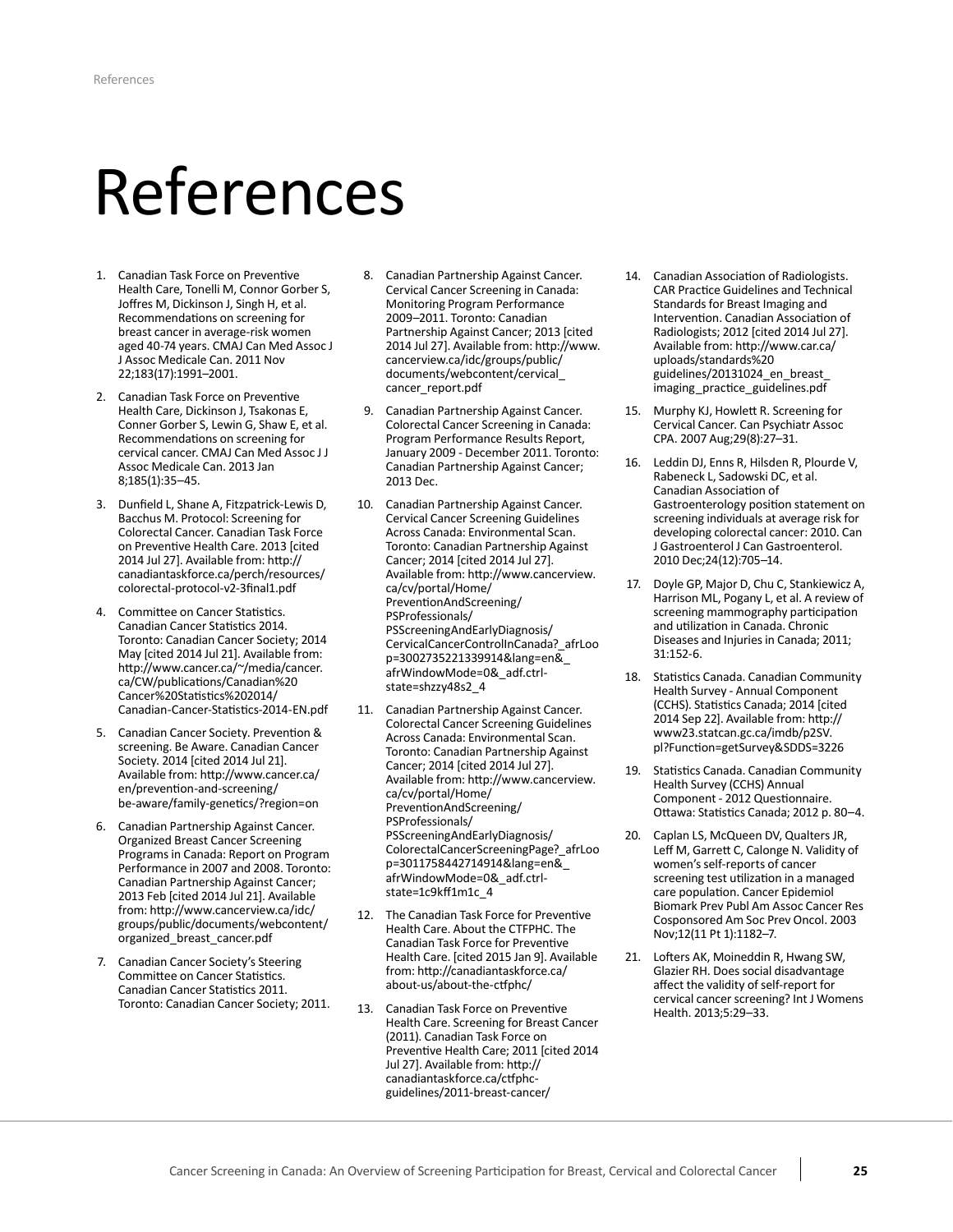- 22. White A, Vernon SW, Eberth JM, Tiro JA, Coan SP, Abotchie PN, et al. Correlates of self-reported colorectal cancer screening accuracy in a multi-specialty medical group practice. Open J Epidemiol. 2013 Feb;3(1):20–4.
- 23. Khoja S, McGregor SE, Hilsden RJ. Validation of self-reported history of colorectal cancer screening. Can Fam Physician Médecin Fam Can. 2007 Jul;53(7):1192–7.
- 24. Vernon SW, Tiro JA, Vojvodic RW, Coan S, Diamond PM, Greisinger A, et al. Reliability and validity of a questionnaire to measure colorectal cancer screening behaviors: does mode of survey administration matter? Cancer Epidemiol Biomark Prev Publ Am Assoc Cancer Res Cosponsored Am Soc Prev Oncol. 2008 Apr;17(4):758–67.
- 25. Public Health Agency of Canada. Chronic Diseases and Injuries in Canada - Prevalence of self-reported hysterectomy among Canadian women, 2000/2001–2008. Ottawa: Public Health Agency of Canada; 2013 [cited 2015 Jan 12]. Available from: [http://www.](http://www.phac-aspc.gc.ca/publicat/cdic-mcbc/34-1/ar-05-eng.php) [phac-aspc.gc.ca/publicat/cdic-mcbc/34-1/ar-05-eng.php](http://www.phac-aspc.gc.ca/publicat/cdic-mcbc/34-1/ar-05-eng.php)
- 26. Canadian Partnership Against Cancer. Breast Cancer Screening Guidelines Across Canada: Environmental Scan. Toronto: Canadian Partnership Against Cancer; 2014 [cited 2014 Oct 6]. Available from: [http://www.cancerview.ca/cv/portal/Home/](http://www.cancerview.ca/cv/portal/Home/PreventionAndScreening/PSProfessionals/PSScreeningAndEarlyDiagnosis/BreastCancerScreening?_afrLoop=4995232034836000&lang=en&_afrWindowMode=0&_adf.ctrl-state=mzwz3tlqb_85) [PreventionAndScreening/PSProfessionals/](http://www.cancerview.ca/cv/portal/Home/PreventionAndScreening/PSProfessionals/PSScreeningAndEarlyDiagnosis/BreastCancerScreening?_afrLoop=4995232034836000&lang=en&_afrWindowMode=0&_adf.ctrl-state=mzwz3tlqb_85) [PSScreeningAndEarlyDiagnosis/BreastCancerScreening?\\_afrLoop](http://www.cancerview.ca/cv/portal/Home/PreventionAndScreening/PSProfessionals/PSScreeningAndEarlyDiagnosis/BreastCancerScreening?_afrLoop=4995232034836000&lang=en&_afrWindowMode=0&_adf.ctrl-state=mzwz3tlqb_85) [=4995232034836000&lang=en&\\_afrWindowMode=0&\\_adf.](http://www.cancerview.ca/cv/portal/Home/PreventionAndScreening/PSProfessionals/PSScreeningAndEarlyDiagnosis/BreastCancerScreening?_afrLoop=4995232034836000&lang=en&_afrWindowMode=0&_adf.ctrl-state=mzwz3tlqb_85) [ctrl-state=mzwz3tlqb\\_85](http://www.cancerview.ca/cv/portal/Home/PreventionAndScreening/PSProfessionals/PSScreeningAndEarlyDiagnosis/BreastCancerScreening?_afrLoop=4995232034836000&lang=en&_afrWindowMode=0&_adf.ctrl-state=mzwz3tlqb_85)
- 27. Canadian Partnership Against Cancer. Colorectal Cancer Screening in Canada: Monitoring & Evaluation of Quality Indicators – Results Report, January 2011 – December 2012. Toronto: Canadian Partnership Against Cancer; 2014.
- 28. Canadian Partnership Against Cancer. The 2014 Cancer System Performance Report. Toronto: Canadian Partnership Against Cancer; 2014.
- 29. Gimeno García AZ. Factors influencing colorectal cancer screening participation. Gastroenterol Res Pract. 2012;2012:483417.
- 30. Zarychanski R, Dennis J, Singh H. Challenges of population-based colorectal cancer screening and the importance of time-trend analysis when evaluating system change. Cancer Epidemiol. 2013 Dec;37(6):957–8.
- 31. Cancer Quality Council of Ontario. Integrated Screening Participation - CSQI 2014. Cancer Quality Council of Ontario. [cited 2015 Jan 12]. Available from: [http://www.csqi.on.ca/ptjourney/](http://www.csqi.on.ca/ptjourney/screening/integrated_screening_participation/) [screening/integrated\\_screening\\_participation/](http://www.csqi.on.ca/ptjourney/screening/integrated_screening_participation/)
- 32. Wirth MD, Brandt HM, Dolinger H, Hardin JW, Sharpe PA, Eberth JM. Examining connections between screening for breast, cervical and prostate cancer and colorectal cancer screening. Colorectal Cancer. 2014 Jun;3(3):253–63.
- 33. Grades of Recommendation, Assessment, Development, and Evaluation (GRADE) | Canadian Task Force on Preventive Health Care. [cited 2015 Jan 15]. Available from: [http://canadiantaskforce.](http://canadiantaskforce.ca/methods/grade/) [ca/methods/grade/](http://canadiantaskforce.ca/methods/grade/)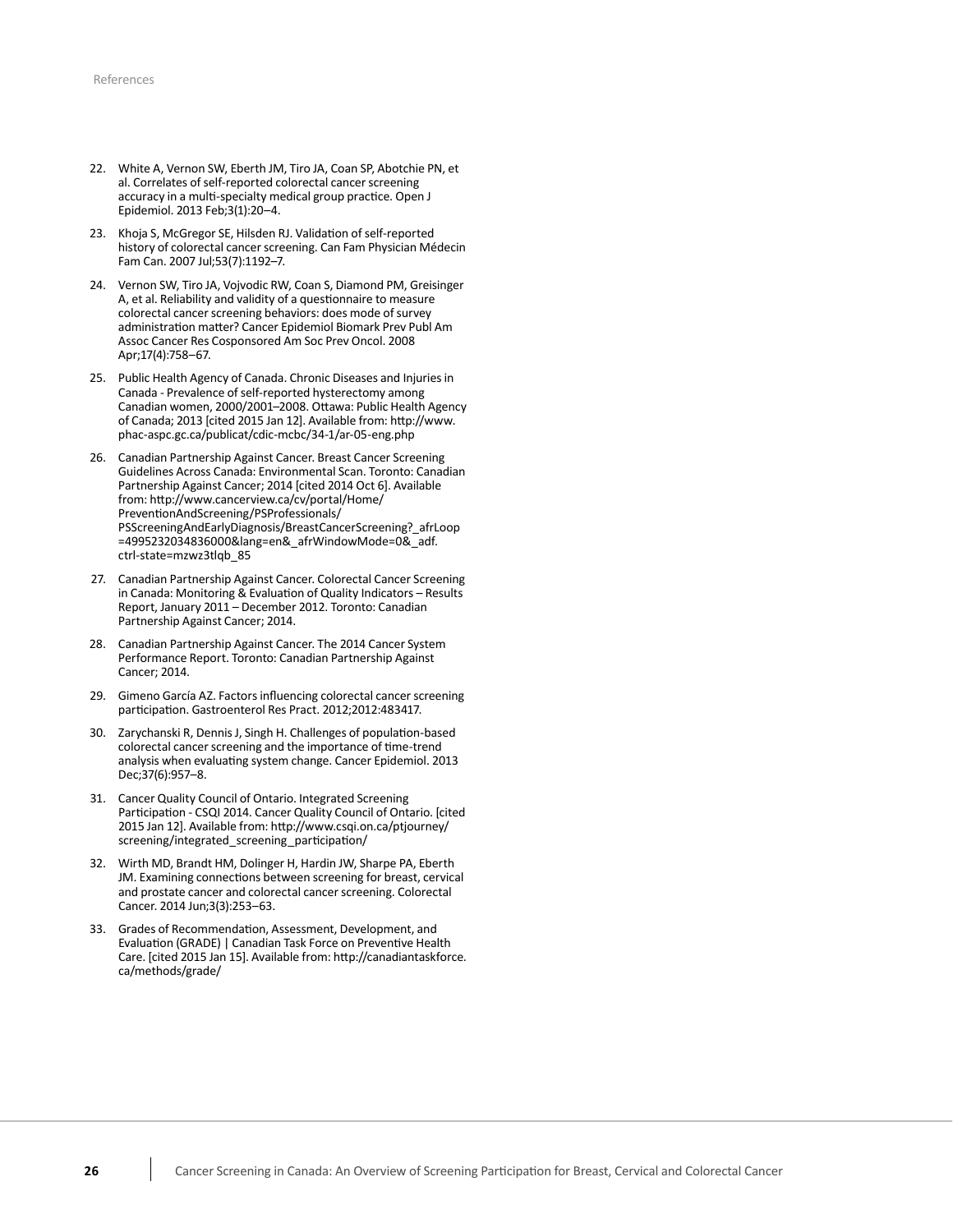# <span id="page-28-0"></span> Appendix A

## **Joint Cancer Screening Committee Membership**

| <b>Diane Major</b>     | Chair, Joint Cancer Screening Initiative (Canadian Partnership Against Cancer)                                                              |
|------------------------|---------------------------------------------------------------------------------------------------------------------------------------------|
| Jennifer Payne         | Chair, Monitoring & Evaluation Working Group of the Canadian Breast Cancer Screening<br>Network (Canadian Partnership Against Cancer)       |
| <b>Gregory Doyle</b>   | Chair, Canadian Breast Cancer Screening Network (Canadian Partnership Against Cancer)                                                       |
| <b>Kathleen Decker</b> | Chair, Monitoring & Evaluation Working Group of the Pan-Canadian Cervical Cancer<br>Screening Network (Canadian Partnership Against Cancer) |
| <b>Meg McLachlin</b>   | Chair, Pan-Canadian Cervical Cancer Screening Network (Canadian Partnership Against<br>Cancer)                                              |
| <b>Winson Cheung</b>   | Chair, Monitoring & Evaluation Working Group of the National Colorectal Cancer Screening<br>Network (Canadian Partnership Against Cancer)   |
| <b>David Armstrong</b> | Chair, National Colorectal Cancer Screening Network (Canadian Partnership Against<br>Cancer)                                                |
| <b>Heather Bryant</b>  | Vice President, Cancer Control (Canadian Partnership Against Cancer)                                                                        |
| Verna Mai              | Expert Lead, Screening & Early Detection (Canadian Partnership Against Cancer)                                                              |
| Rami Rahal             | Interim Director, Screening & Early Detection (Canadian Partnership Against Cancer)                                                         |
| <b>Neetu Shukla</b>    | Analyst, Screening & Early Detection (Canadian Partnership Against Cancer)                                                                  |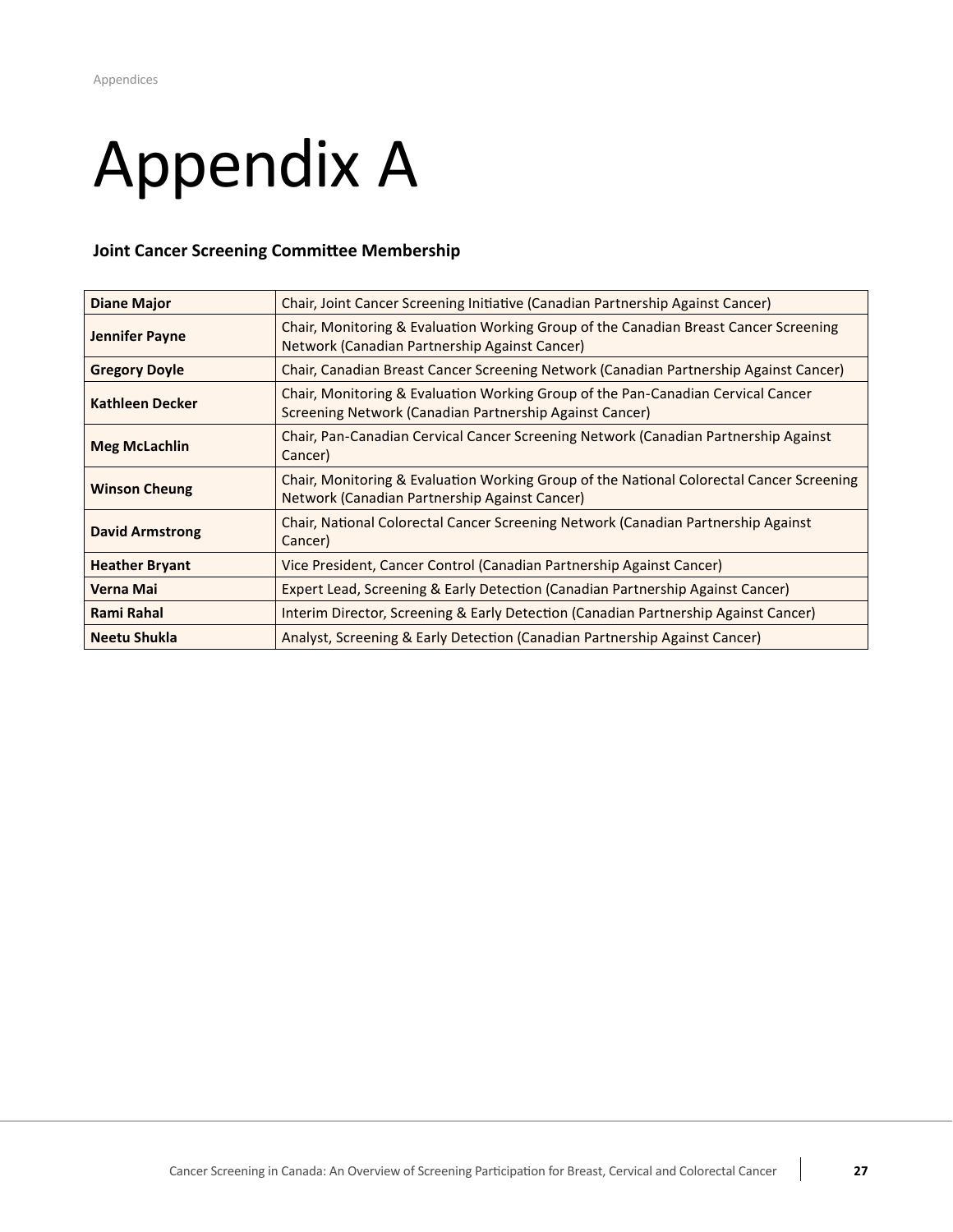# <span id="page-29-0"></span> Appendix B

## **Provincial/Territorial Population-Based Screening Program Start Dates/Program Announcements by Cancer Type**

|                                    | <b>Inception of Breast Cancer</b><br><b>Screening Program</b> | <b>Inception of Cervical Cancer</b><br><b>Screening Program</b> | Date of<br><b>Program Announcement</b><br>for Colorectal Cancer<br><b>Screening Program</b> |
|------------------------------------|---------------------------------------------------------------|-----------------------------------------------------------------|---------------------------------------------------------------------------------------------|
| <b>Nunavut</b>                     | N/A                                                           | N/A                                                             | N/A                                                                                         |
| <b>Northwest Territories</b>       | 2003                                                          | N/A                                                             | N/A                                                                                         |
| <b>Yukon Territory</b>             | 1990                                                          | N/A                                                             | N/A                                                                                         |
| <b>British Columbia</b>            | 1988                                                          | 1960                                                            | 2009                                                                                        |
| <b>Alberta</b>                     | 1990                                                          | 2003                                                            | 2007                                                                                        |
| <b>Saskatchewan</b>                | 1990                                                          | 2003                                                            | 2009                                                                                        |
| <b>Manitoba</b>                    | 1995                                                          | 2000                                                            | 2007                                                                                        |
| <b>Ontario</b>                     | 1990                                                          | 2000                                                            | 2007                                                                                        |
| <b>Quebec</b>                      | 1998                                                          | N/A                                                             | 2010                                                                                        |
| <b>New Brunswick</b>               | 1995                                                          | 2014-2015                                                       | 2009                                                                                        |
| <b>Nova Scotia</b>                 | 1991                                                          | 1991                                                            | 2009                                                                                        |
| <b>Prince Edward Island</b>        | 1998                                                          | 2001                                                            | 2009                                                                                        |
| <b>Newfoundland &amp; Labrador</b> | 1996                                                          | 2003                                                            | 2010                                                                                        |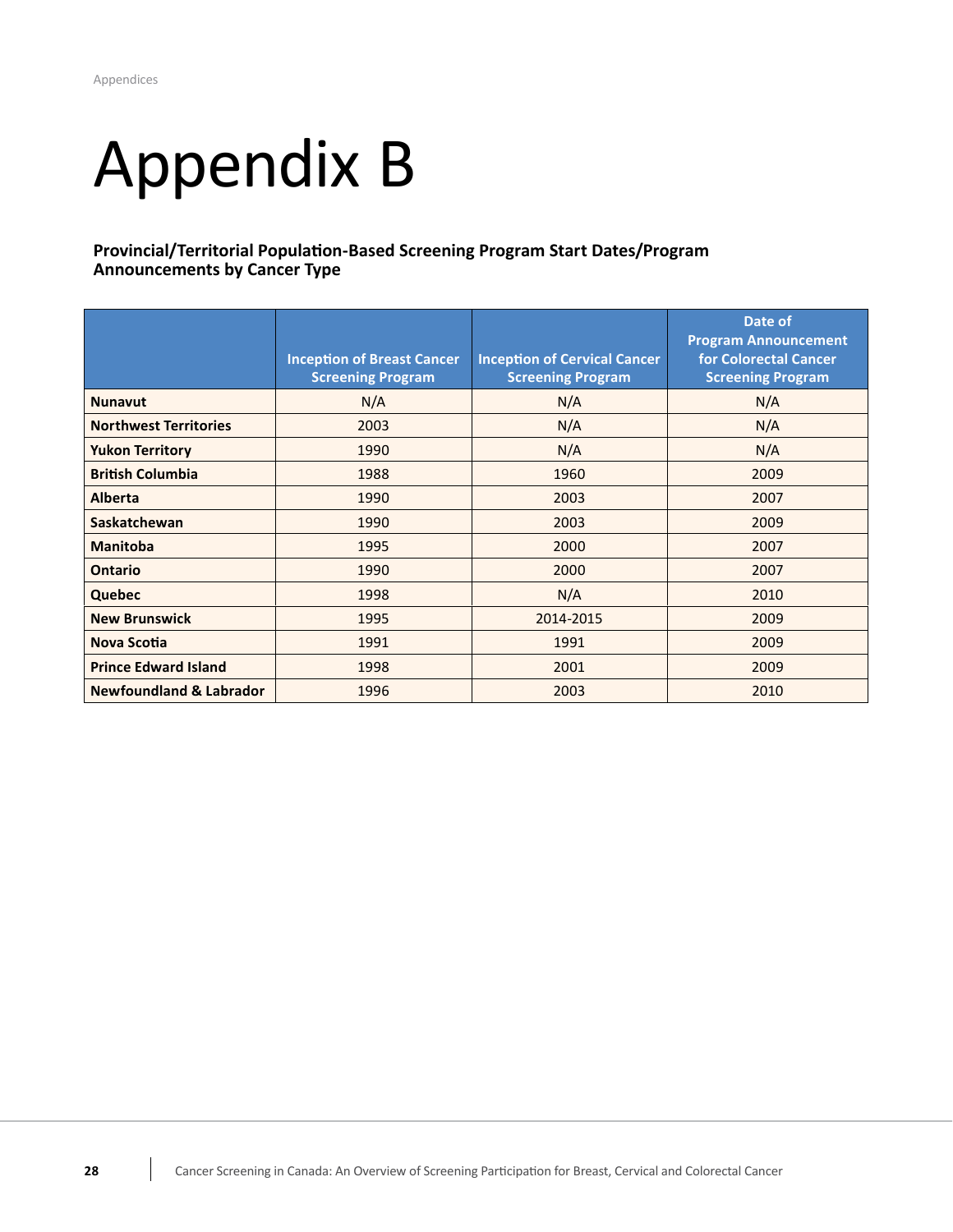# <span id="page-30-0"></span> Appendix C

## **Canadian Task Force of Preventive Health Care Guidelines for Cancer Screening**

#### **Recommended screening amongst average risk population:**

a. **Breast cancer:** For women aged 50-69, routine screening with mammography is recommended every 2-3  years (*weak recommendation, moderate quality evidence*); For women aged 70-74, routine screening with mammography is recommended every 2-3 years (*weak recommendation, low quality evidence*) 10.

**b. Cervical cancer:** For women aged 25-29, routine screening for cervical cancer is recommended every 3  years (*weak recommendation, moderate quality evidence*); For women aged 30-69, routine screening for cervical cancer is recommended every 3 years (*strong* recommendation, high quality evidence)<sup>2</sup>.

 c. **Colorectal cancer:** There is good evidence to support the inclusion of annual or biennial fecal occult blood flexible sigmoidoscopy (*B recommendation*) in the periodic health examinations of asymptomatic individuals over age testing (*A recommendation*) and fair evidence to include 50 years $3$ .

### **amongst average risk population: Screening not recommended**

 a. **Breast cancer:** For women aged 40-49, routine screening with mammography is not recommended (*weak* recommendation, moderate quality evidence)<sup>13</sup>. Screening at age >75 is also referred to screening outside of the current guidelines. Women obtaining a mammogram at an interval greater than once every 2-3 years are considered to be screening outside of the current guidelines.

 b. **Cervical cancer:** For women aged <20, routine screening for cervical cancer is not recommended (*strong recommendation, high quality evidence*); For women aged 20-24, routine screening for cervical cancer is not  recommended (*weak recommendation, moderate quality evidence*); For women aged >=70 who have been adequately screened (i.e. 3 successive negative Pap tests in the last 10 years) it is recommended that routine screening  for cervical cancer may cease (*weak recommendation, low quality evidence*) 2 . Women who have obtained more than  one Pap test every 3 years are considered to be screening outside of the current guidelines.

c. **Colorectal cancer:** There is insufficient evidence to make recommendations about whether one or both of FOBT and sigmoidoscopy should be performed (*C recommendation*); there is insufficient evidence to include or exclude colonoscopy as an initial screen in the periodic health examination (*C recommendation*) 3 . Individuals <50 who have screened for colorectal cancer using FOBT are considered to be screening outside of the current guidelines. Also, individuals who have screened more than once every 1- 2 years for colorectal cancer using FOBT are considered to be screening outside the current guidelines.

### Defining GRADEs of Recommendations by the Canadian Task Force of Preventive Health Care

### **Strong recommendations<sup>33</sup>:**

- **•** Most individuals in this situation would want the recommended course of action.
- **•** Most individuals should receive the intervention
- **•** Adopt as policy

#### **Weak Recommendations<sup>33</sup>:**

- **•** The majority of individuals in this situation would want the suggested course of action, but many would not.
- **•** Different choices will be appropriate for individual patients and clinicians must help each patient arrive at a management decision
- **•** Policy-making will require substantial debate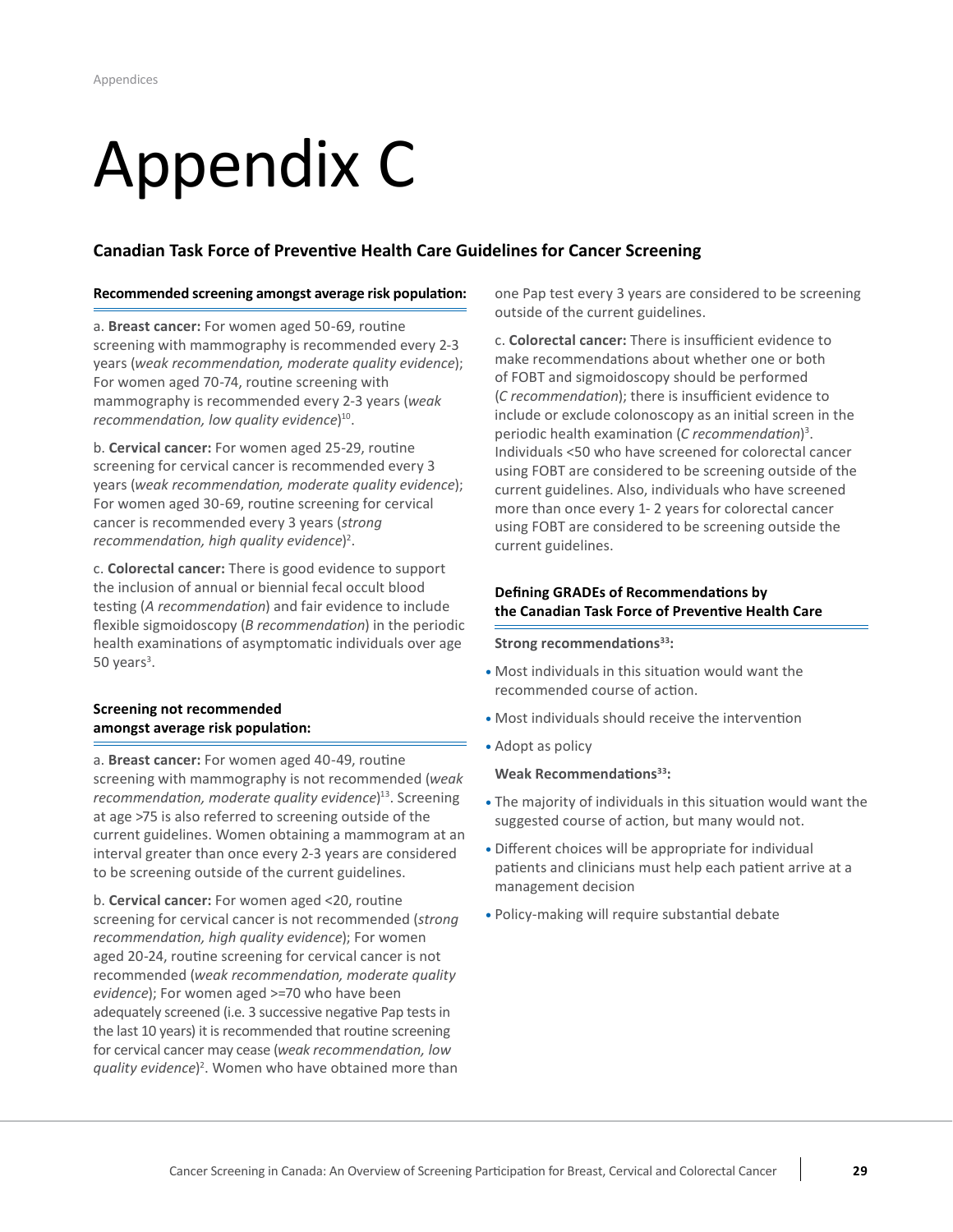# <span id="page-31-0"></span> Appendix D

# **Project Indicators and Definitions for Participation by Cancer Type**

| <b>Breast Cancer Screening (Mammography)</b>                                                                                                                                                                                         |                                                                                                                                     |                                             |                                                               |  |  |
|--------------------------------------------------------------------------------------------------------------------------------------------------------------------------------------------------------------------------------------|-------------------------------------------------------------------------------------------------------------------------------------|---------------------------------------------|---------------------------------------------------------------|--|--|
| <b>Indicator</b>                                                                                                                                                                                                                     | <b>Age Groups</b>                                                                                                                   | <b>Years</b>                                | <b>Data Source</b>                                            |  |  |
| Programmatic Participation Rate - percentage of women<br>who have a screening mammogram within a 24 month / 30<br>month period as a proportion of the population                                                                     | 40-49; 50-69;<br>70-74; 75+                                                                                                         | 2007-2009 and<br>2008-2010 and<br>2009-2011 | <b>Canadian Breast</b><br><b>Cancer Screening</b><br>Database |  |  |
| Annual Screening Rate - the percentage of women aged<br>50-68 and those outside of this target age group who are<br>screened within 18 months of their previous screen                                                               | 40-49; 50-69;<br>70-74; 75+                                                                                                         | 2007-2009                                   | <b>Canadian Breast</b><br><b>Cancer Screening</b><br>Database |  |  |
| Self-Reported Rate - women who have received a<br>mammogram within the past 2 years                                                                                                                                                  | <40; 40-49; 50-69;<br>70-74; 75+                                                                                                    | 2008 and 2012                               | <b>Canadian Community</b><br><b>Health Survey</b>             |  |  |
|                                                                                                                                                                                                                                      | <b>Cervical Cancer Screening (Pap Test)</b>                                                                                         |                                             |                                                               |  |  |
| <b>Indicator</b>                                                                                                                                                                                                                     | <b>Age Groups</b>                                                                                                                   | <b>Years</b>                                | <b>Data Source</b>                                            |  |  |
| Programmatic Participation Rate - women who have had at<br>least one Pap test during the timeframe                                                                                                                                   | 20-24; 25-29;<br>30-39; 40-49;<br>50-59; 60-69; and<br>20-69; 25-69;<br>$30 - 69"$                                                  | 2007-2009 and<br>2009-2011                  | <b>Provincial Screening</b><br>Programs                       |  |  |
| Self-Reported Rate - women who reported having at least<br>one Pap test within a 3 year period                                                                                                                                       | $<$ 20; 20-24; 25-29;<br>30-34; 35-39;<br>40-44; 45-49;<br>50-54; 55-59;<br>60-64; 65-69; 70+;<br>and 20-69; 21-69;<br>25-69; 30-69 | 2008 and 2012                               | <b>Canadian Community</b><br><b>Health Survey</b>             |  |  |
| <b>Colorectal Cancer Screening (Fecal Test, Endoscopy)</b>                                                                                                                                                                           |                                                                                                                                     |                                             |                                                               |  |  |
| <b>Indicator</b>                                                                                                                                                                                                                     | <b>Age Groups</b>                                                                                                                   | <b>Years</b>                                | <b>Data Source</b>                                            |  |  |
| Programmatic Participation Rate-individuals who have had<br>at least one fecal test during the timeframe                                                                                                                             | 50-74; and 5 year<br>breakdowns                                                                                                     | 2009-2010 and<br>2011-2012                  | <b>Provincial Screening</b><br>Programs                       |  |  |
| Self-Reported Rate - individuals at average risk reporting a<br>fecal test in the past 2 years                                                                                                                                       | $50; 50-74; 75+;$<br>and 5 year<br>breakdowns                                                                                       | 2008 and 2012                               | <b>Canadian Community</b><br><b>Health Survey</b>             |  |  |
| Self-Reported Rate - individuals reporting a fecal test<br>within the past 2 years, or colonoscopy/sigmoidoscopy<br>within 5 years, or both fecal test in the past 2 years and a<br>colonoscopy/sigmoidoscopy within 5 years         | $<$ 50; 50-74; 75+                                                                                                                  | 2008 and 2012                               | <b>Canadian Community</b><br><b>Health Survey</b>             |  |  |
| Self-Reported Distribution - individuals reporting a fecal<br>test within the past 2 years, or colonoscopy/sigmoidoscopy<br>within 5 years, or both fecal test in the past 2 years and a<br>colonoscopy/sigmoidoscopy within 5 years | 50-74                                                                                                                               | 2008 and 2012                               | <b>Canadian Community</b><br><b>Health Survey</b>             |  |  |